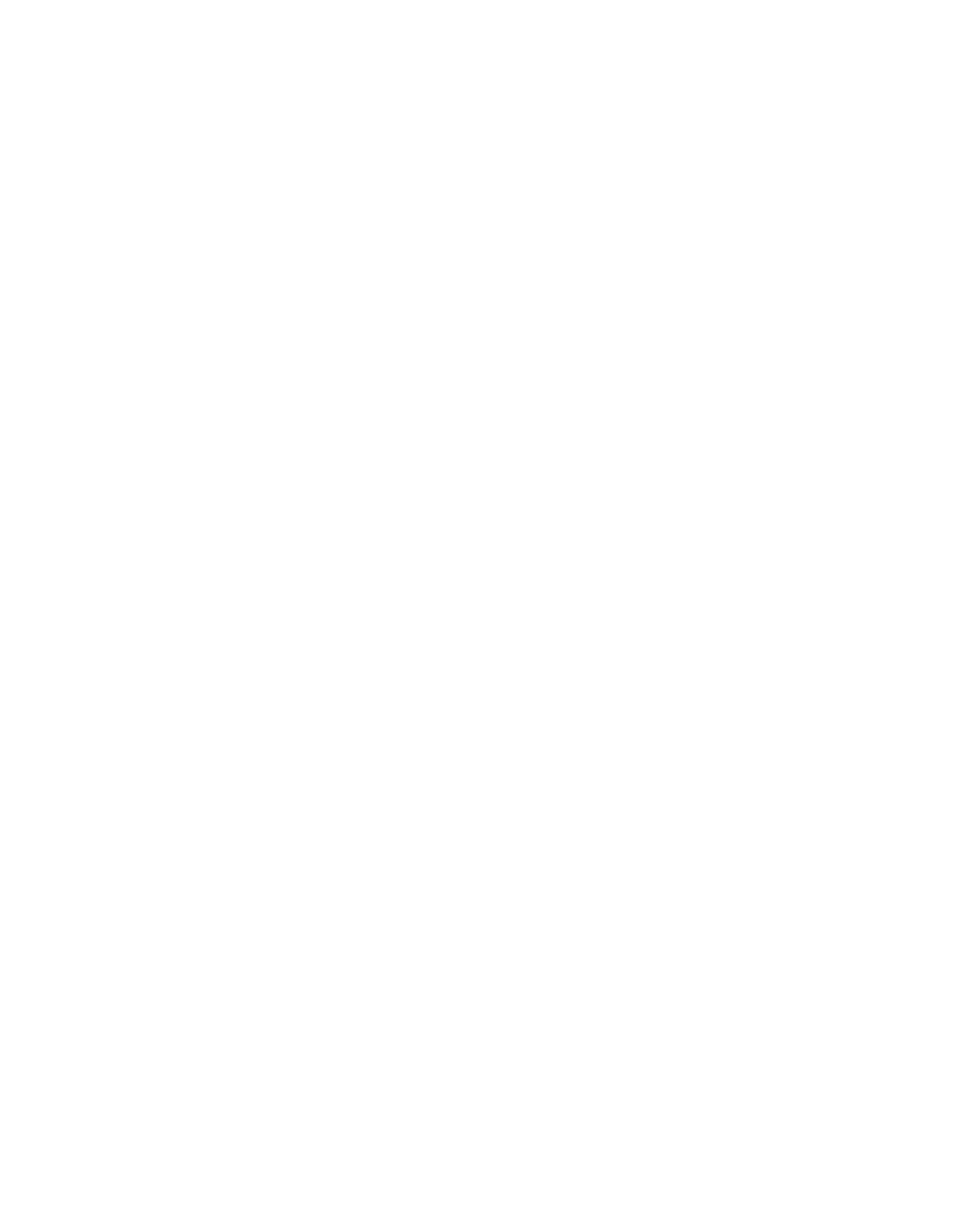# **CHAPTER-1**

# **Basics of Digital Electronics**

# **Short questions**

**1.Convert the decimal no.(1000)<sup>10</sup> into binary.**

| $\overline{c}$ | 1000         |                  |
|----------------|--------------|------------------|
| $\overline{c}$ | 500          | $\boldsymbol{0}$ |
| $\overline{2}$ | 250          | $\boldsymbol{0}$ |
| $\overline{c}$ | 125          | $\overline{0}$   |
| $\overline{2}$ | 62           | $\mathbf{1}$     |
| $\overline{c}$ | 31           | $\boldsymbol{0}$ |
| $\overline{c}$ | 15           | $\mathbf{1}$     |
| $\overline{c}$ | 7            | $\mathbf{1}$     |
| $\overline{c}$ | 3            | $\mathbf 1$      |
|                | $\mathbf{1}$ | $\mathbf{1}$     |

Ans.(1111101000)<sub>2</sub>

#### **2.Convert (10110101) from binary to gray code.**

$$
\begin{array}{cccccc}\n1 & 0 & 1 & 1 & 0 & 1 & 0 & 1 & \text{(binary)} \\
\downarrow & & & & & & \\
1 & 1 & 1 & 0 & 1 & 1 & 1 & 1 & \text{(gray)}\n\end{array}
$$

#### **3. Perform 2's complement substraction of 1000011-1010111.**

 $(67)_{10}$  – $(87)_{10}$  =(-20)<sub>10</sub>

Convert substrate part into 2"s complement



Then add both manuent and substrant

1000011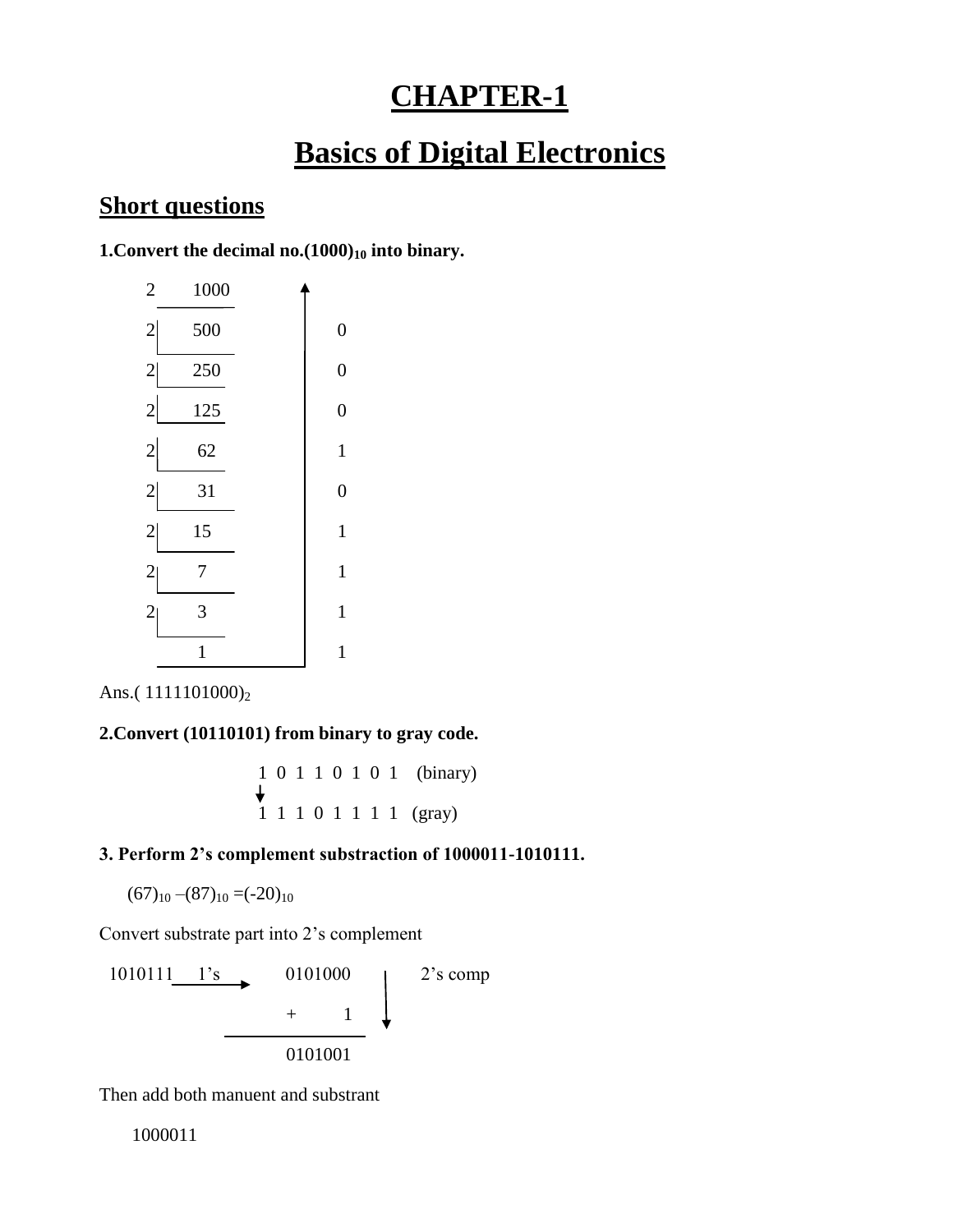+ 0101001

1101100

Here there is no carry , if there is no carry then substrate 1 from the result then recomplement it.

1101100

- 1

1101011

Then recomplement of this  $(0010100)_{10}$ 

#### **4.What is the difference between weighted and non weighted binary code.**

The weighted codes are those that obey the position weighting principle ,which states that the position of each number represent a specific weight .

 The non-weighted codes are not positionally weighted .In other words codes that are not assigned with any weight to each digit position.

#### **5.Convert the binary no.(10110111.1101)2 to decimal.**

 $(10110111.1101)_2$  $1 \times 2^7 + 1 \times 2^5 + 1 \times 2^4 + 1 \times 2^2 + 1 \times 2^1 + 1 \times 2^0 + 1 \times 2^{-1} + 1 \times 2^{-2} + 1 \times 2^{-4}$ 128+32+16+4+2+1+1/2+1/4+1/16

183.81

#### **6.What are the application of gray code.**

- Used as counter
- Used for asynchronous fifo's adress pointer
- Help to reduce the digital noise
- High speed decode circuit
- Also use in computers to address program memory .

#### **7.What is parity bit.**

 It is an error detection scheme used to detect a change in the value of a bits (0 or 1) during transmission to detect error .

#### **8.What is the base or radix of a number system.**

The Radix of a number system is defined as the number of different digits which can occur in each position in the number system for example :Decimal number system has a base or radix of 10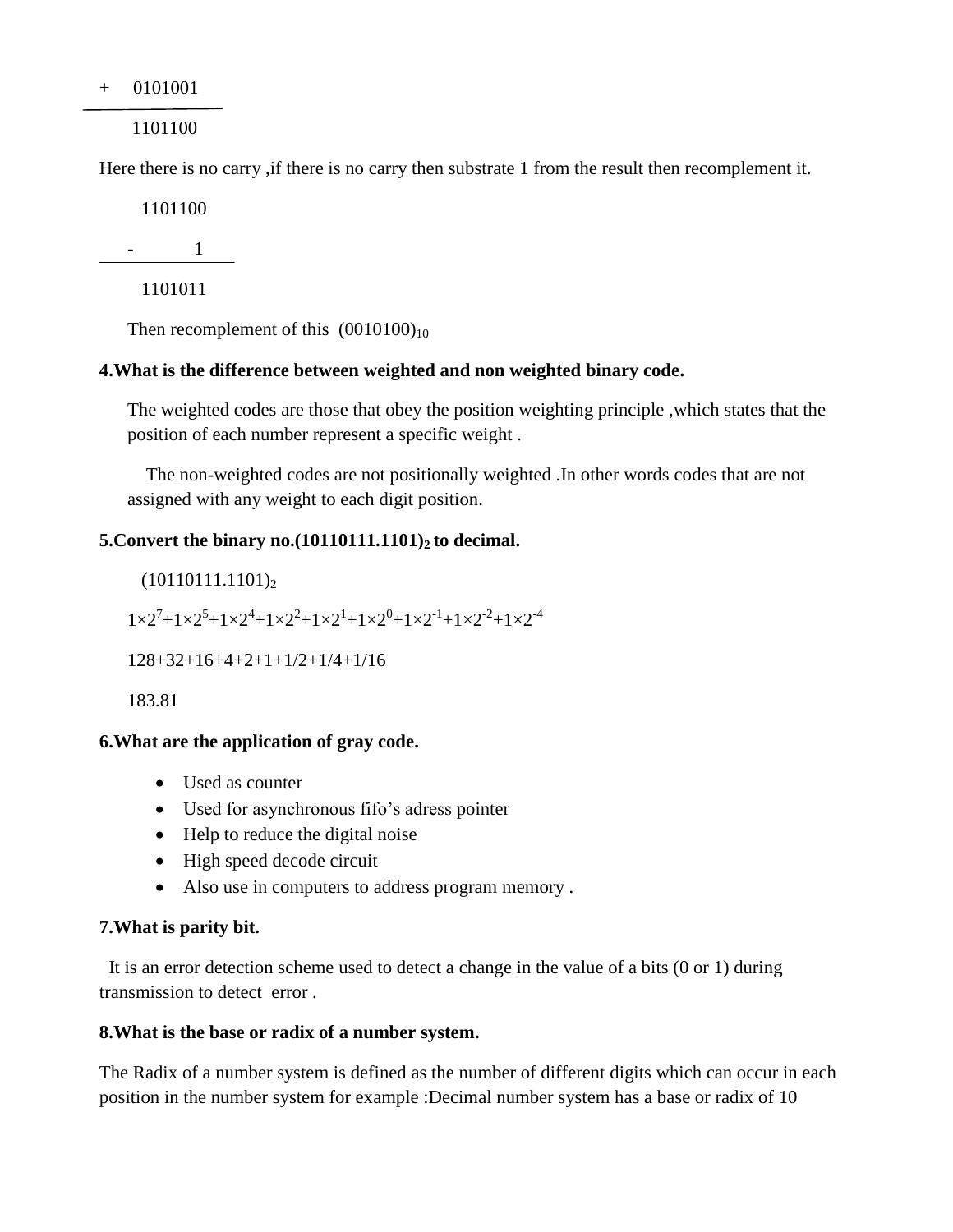#### **9.Convert (FADE)16 to binary and octal.**

In the binary form

FADE is (1111 1010 1101 1110)<sub>2</sub>

In octal form

001 111 101 011 011 110

1 7 5 3 3 6

Answer is  $(175336)_8$ 

#### **10.Convert (7743)d to binary and hexadecimal.**

For binary

7 7 4 3

111 111 100 011

In the binary form the answer is  $(111 \t111 \t100 \t011)_2$ 

For hexadecimal

First octal is converted to binary then to hexadecimal .

7 7 4 3

111 111 100 011

15 14 3

In the hexadecimal form the answer is  $(FE3)_{16}$ 

#### **11. Write down the truth table of 2 input ex-or gate.**

|  | $C = AB' + A'B$ |
|--|-----------------|
|  |                 |
|  |                 |
|  |                 |
|  |                 |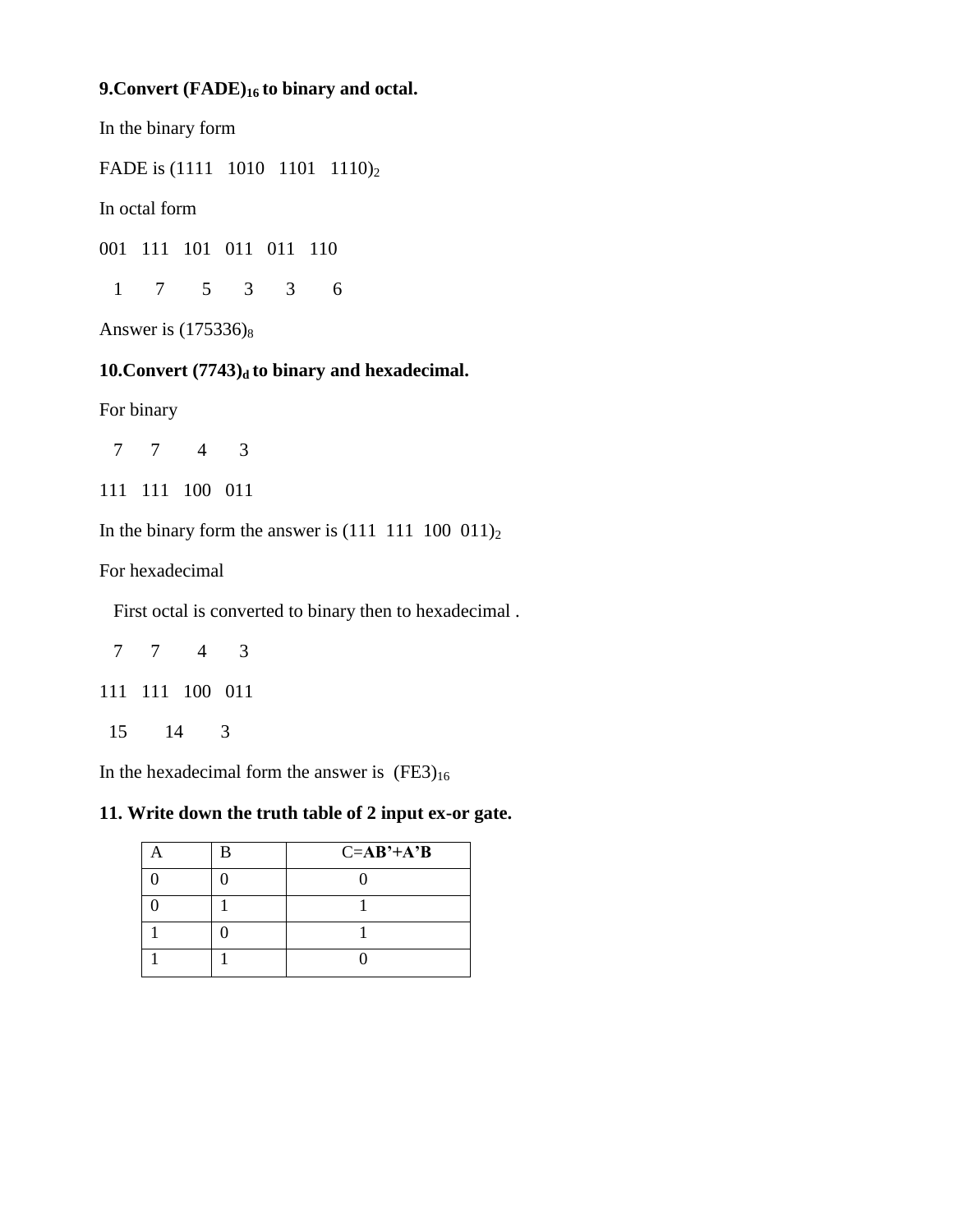#### **12.Draw the symbol ,truth table and expression for ex-or and AND gates.**



# **13.Define demorgan's law.**

This law states that the complement of any expression can be obtained by replacing each variable and element with its complement and changing OR operators with AND operators and AND operators to OR operators .These can be expressed

- A)  $\overline{X + Y} = \overline{X} \cdot \overline{Y}$
- B)  $\overline{X} \cdot \overline{Y} = \overline{X} + \overline{Y}$

# **5 marks questions**

# **1.What are the difference between 1's complement and 2's complement ?Substrat (39)<sup>10</sup> and (25)<sup>10</sup> using 2's complement.**

 1"s complement of a binary number can be find out by complementing 1 to 0 and 0 to 1 means ( in place of 0 we put 1 and in place of 1 we put 0)

 2"s complement of the number can be findout by adding 1 to the 1"s complement of the given number . 39-25=?

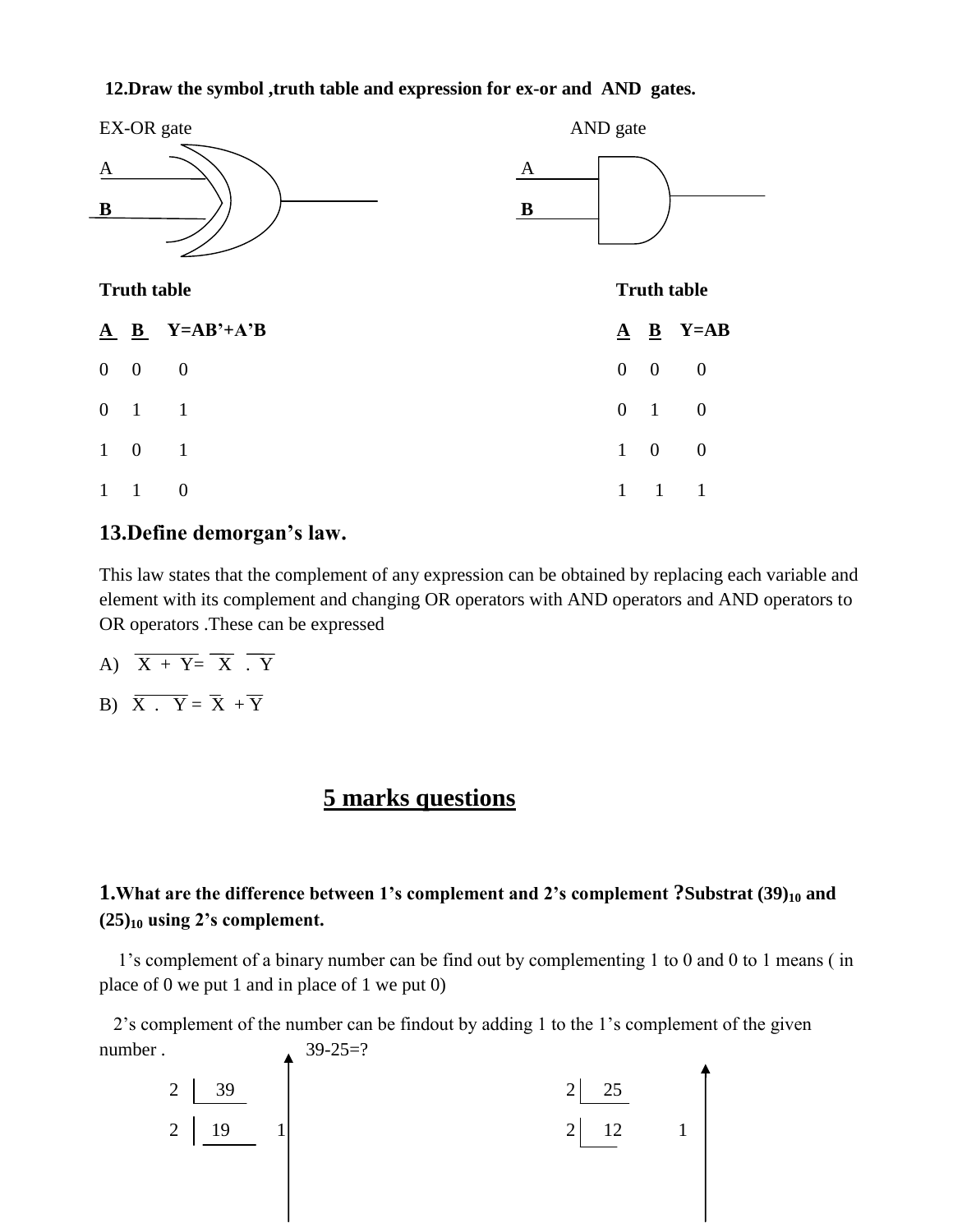

## **2. Which gates are referred to as universal gates and why ?How other gates can be realized using NAND gates.**

 NAND gate and NOR gate are known as universal logic gates .All logic gates are implemented using NAND and NOR gate only.

#### **AND gate using NAND gate**

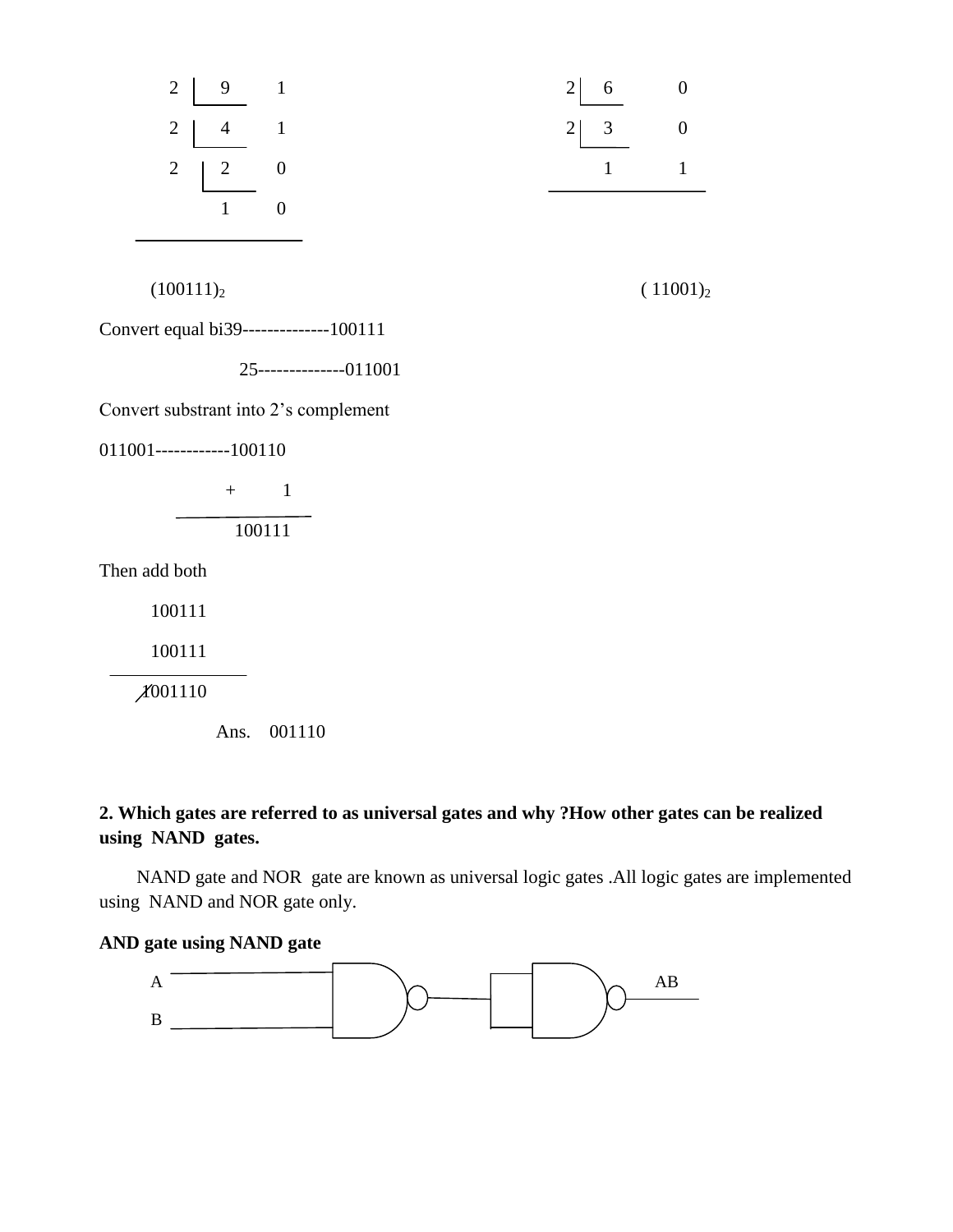

**EX-NOR gate using NAND gate**



# **3. Simplify the Boolean expression a[b+c(ab+ac)]**

 $A[b+c(\overline{ab+ac})] = a[b+c(\overline{ab} \times \overline{ac})] = a[b+c(\overline{a+b})(\overline{a+c}) = a[b+c(\overline{a} \times \overline{a} + \overline{a} \times \overline{b} + \overline{a} \times \overline{c} + \overline{b} \times \overline{c})]$  $A[b+c\overline{a}+\overline{a} \ \overline{b}+\overline{a} \ \overline{c}+\overline{b} \ \overline{c})] = a[b+c\overline{a}(1+\overline{b}+\overline{c})+\overline{b} \ \overline{c} \ \overline{c}] = a[b+\overline{a} \ \overline{c}]=ab$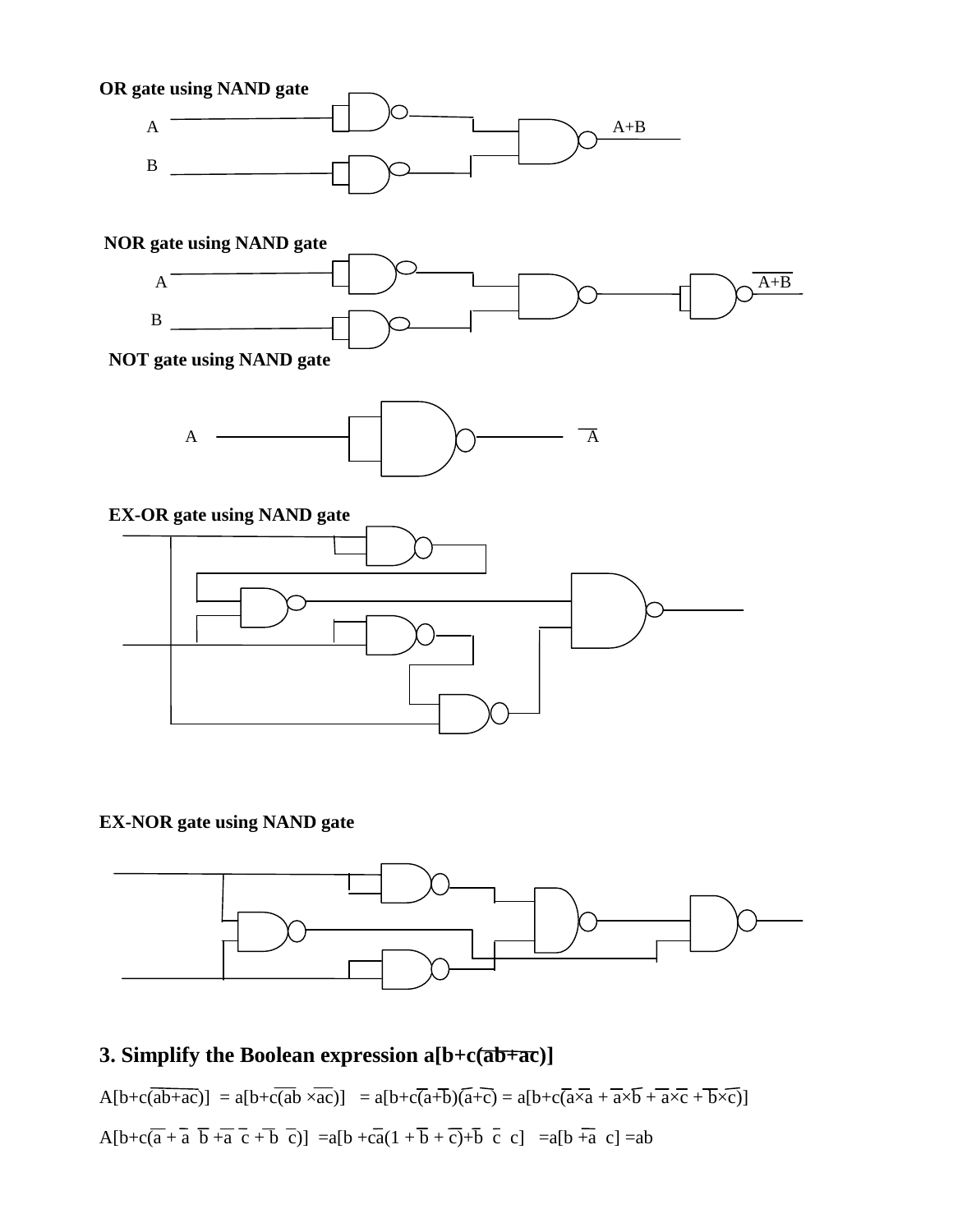

**4. Simplify the expression.**

$$
Y=(AB+\overline{C})(\overline{A+b}+C)
$$
  
\n
$$
\overline{(AB+\overline{C})}+\overline{(A+B+C)}
$$
\n
$$
=[\overline{AB}\times C]+(A+B)\times\overline{C}
$$
\n
$$
=[(\overline{A}+\overline{B})C]+(\overline{A}+\overline{B})\times\overline{C}
$$
\n
$$
=[(\overline{A}+\overline{B})C]+(\overline{A}+\overline{B})\times\overline{C}
$$
\n
$$
=\overline{AC}+\overline{BC}+\overline{AC}+\overline{BC}
$$

**5.Simplify the following expression using k-map.**

# **Y(A ,B ,C ,D)=∑(1 ,5 ,10 ,11 ,12 ,13 ,15)**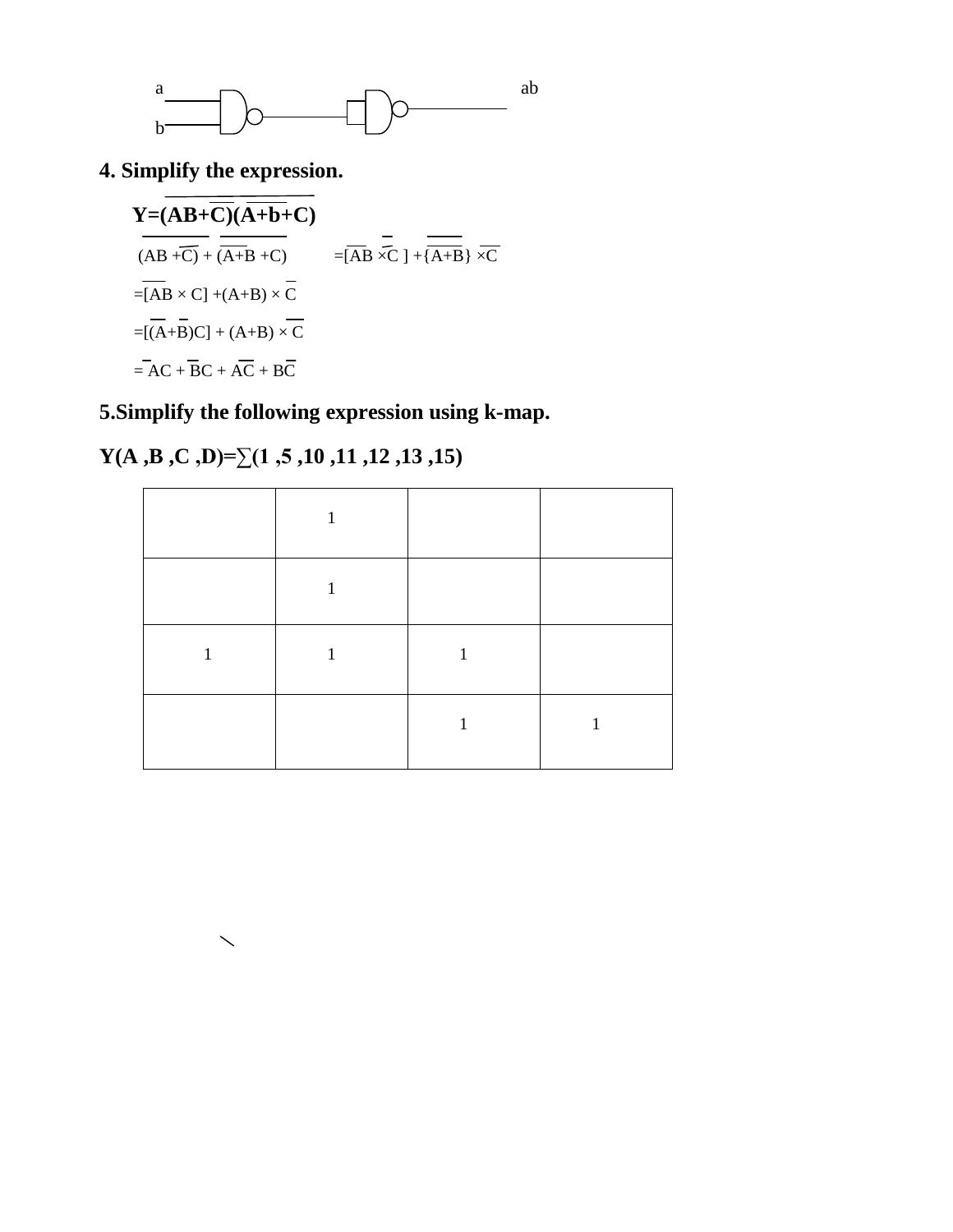# **6. State and prove demorgan's theorem .Explain with relevant diagrams, Boolean expressions and functional tables.**

This theorem states that the complement of any expression can be obtained by replacing each variable and the operators of or is changed to AND and via-versa.

$$
\overline{X+Y} = \overline{X} \cdot \overline{Y}
$$

$$
\overline{X \cdot Y} = \overline{X} + \overline{Y}
$$

Verification or truth table for de morgans theorem

|             | $\overline{0}$   | 1                | $\overline{2}$ | 3                |
|-------------|------------------|------------------|----------------|------------------|
| X           | $\boldsymbol{0}$ | $\boldsymbol{0}$ | $\mathbf{1}$   | $\mathbf{1}$     |
| Y           | $\overline{0}$   | $\mathbf{1}$     | $\overline{0}$ | $\mathbf{1}$     |
| $\mathbf X$ | $\mathbf{1}$     | $\mathbf{1}$     | $\overline{0}$ | $\boldsymbol{0}$ |
| Y           | $\mathbf{1}$     | $\mathbf{1}$     | $\overline{0}$ | $\boldsymbol{0}$ |
| ${\bf XY}$  | $\mathbf{1}$     | $\overline{0}$   | $\overline{0}$ | $\overline{0}$   |
| $X+Y$       | $\overline{0}$   | $\mathbf{1}$     | $\mathbf{1}$   | $\mathbf{1}$     |
| $X+Y$       | $\mathbf{1}$     | $\overline{0}$   | 0              | $\overline{0}$   |

From truth table X+Y=X .Y

Drawing the logic diagram



| r T | $X+Y$ |
|-----|-------|
|     |       |
|     |       |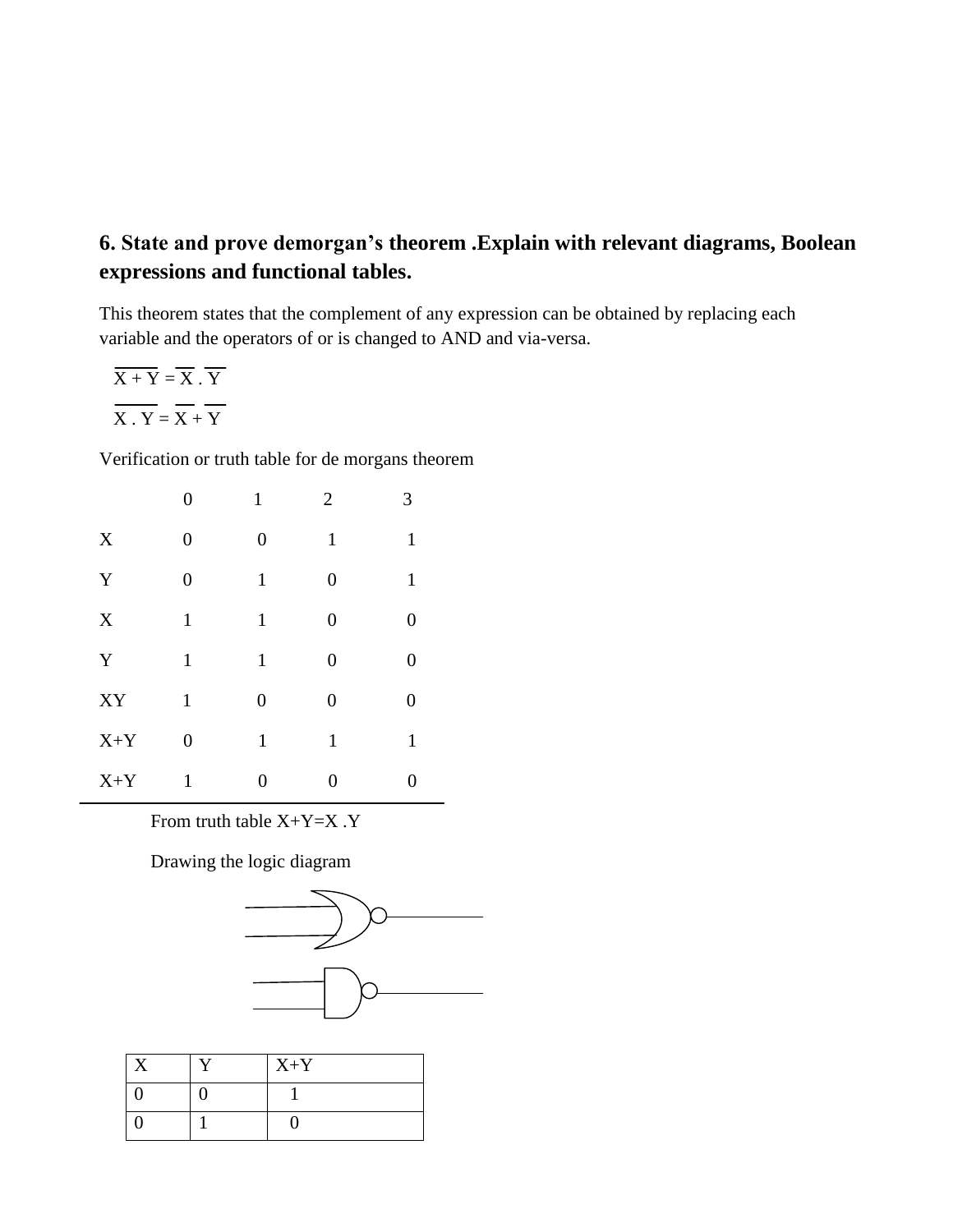#### **2.Define SOP and POS term .Obtain the canonical SOP form of the function .**

## $Y(A, B, C) = A + BC$  and draw the truth table.

Sop :- When the product terms goes for logical OR operation OR operation then the final expression is in sum of product expression or sop form .

Ex:  $AB + AB C + ABC$ 

Pos :- When two or more sum terms goes for logical AND operation then the output of the AND gate is in pos form .

$$
\begin{aligned}\n\text{Ex (A +B)(A +B +C)} \\
&Y(A,B,C)=A+B\overline{C}=A(B+\overline{B})(C+\overline{C})+\overline{B}\overline{C}(A+\overline{A}) \\
&=(AB+A\overline{B})(C+\overline{C})+A\overline{B}\overline{C}+\overline{A}\ \overline{B}\ \overline{C} \\
&=AB(C+\overline{C})+A\overline{B}(C+\overline{C})+A\overline{B}\overline{C}+\overline{A}\ \overline{B}\ \overline{C} \\
&=ABC+AB\overline{C}+A\overline{B}C+A\overline{B}\overline{C}+AB\overline{C}+\overline{A}\ \overline{B}\ \overline{C} \\
&=M_7+M_6+M_5+M_4+A_6+M_7 \\
&=\sum_{m(0,4,5,6,7)}\n\end{aligned}
$$

**Truth table :-**

| $\mathbf{A}$     | $\, {\bf B}$     | $\mathsf C$      | $\mathbf F$      |
|------------------|------------------|------------------|------------------|
| $\overline{0}$   | $\mathbf{0}$     | $\boldsymbol{0}$ | $\mathbf{1}$     |
| $\overline{0}$   | $\boldsymbol{0}$ | $\mathbf{1}$     | $\boldsymbol{0}$ |
| $\boldsymbol{0}$ | $\mathbf{1}$     | $\boldsymbol{0}$ | $\boldsymbol{0}$ |
| $\overline{0}$   | $\mathbf{1}$     | $\mathbf{1}$     | $\overline{0}$   |
| $\mathbf{1}$     | $\mathbf{0}$     | $\boldsymbol{0}$ | $\mathbf{1}$     |
| $\mathbf{1}$     | $\mathbf{0}$     | $\mathbf{1}$     | $\mathbf{1}$     |
| $\mathbf{1}$     | $\mathbf{1}$     | $\boldsymbol{0}$ | $\mathbf{1}$     |
| $\mathbf{1}$     | $\mathbf{1}$     | $\mathbf{1}$     | $\mathbf{1}$     |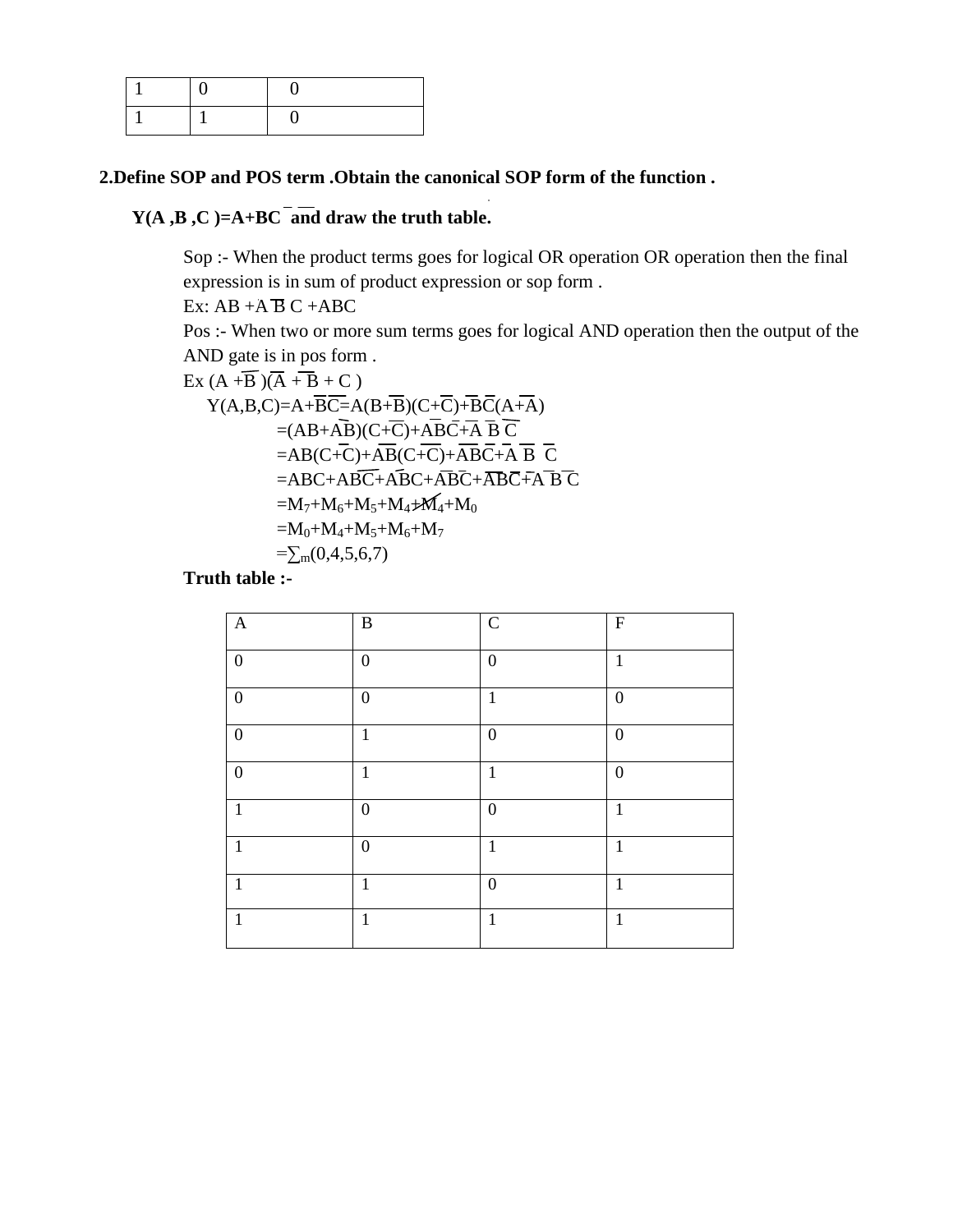# **Chapter 2**

# **COMBINATIONAL LOGIC CIRCUIT**

# **2 marks**

# **1.What is combinational logic circuit?**

**Ans:**-it is a logic circuit whose output depands only on the present input.here clock pulse is not used.

Eax:-adder, subtractor, multiplexer, demultiplexer, encoder, decoder etc

## **1.What is an encoder and where it is used.**

An encoder is a device whose inputs are decimal digits and outputs are coded representation of input .It has  $2<sup>n</sup>$  inputs and 1 output .It has n of control signal.

# **5 marks**

## **1. Design a 4:2 encoder with neat circuit diagram.**

```
Input =2^{n}=4=input
         N=output
          Input----------I0 ,I1 ,I2,I3
```
Output-------- $D_0$ , $D_1$ 

| Input        |                 |                   |                |       | output |
|--------------|-----------------|-------------------|----------------|-------|--------|
| ${\rm I_0}$  |                 | $I_1$ $I_2$ $I_3$ |                | $D_0$ | $D_1$  |
| $\mathbf{1}$ | $\vert 0 \vert$ | $\overline{0}$    | $\overline{0}$ | 0     |        |
| 0            | 1               | $\overline{0}$    | $\overline{0}$ | 0     | 1      |
| 0            | $\theta$        | 1                 | 0              | 1     |        |
| 0            | $\theta$        | 0                 | 1              | 1     |        |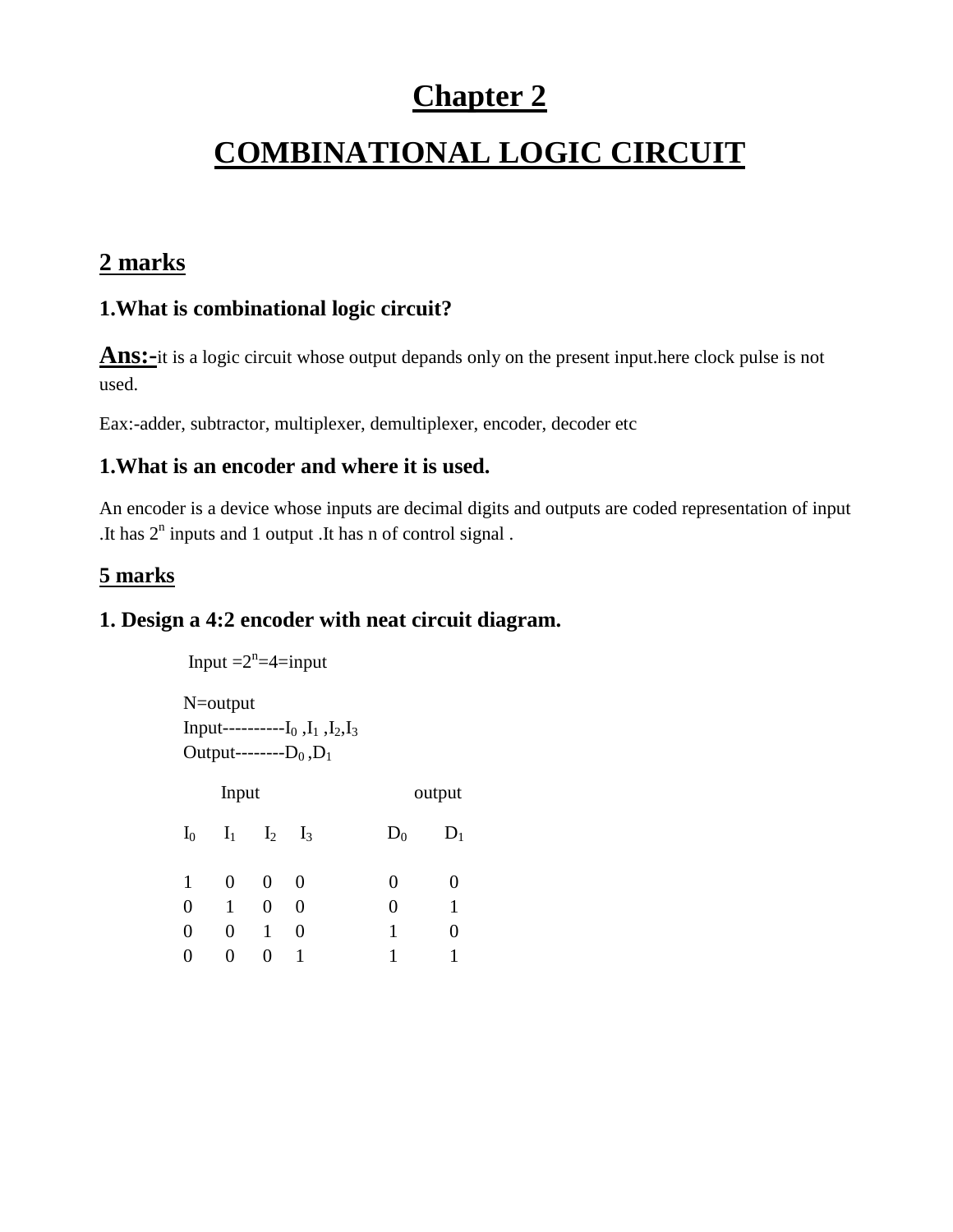

# **2.Describe the operation of full subtractors with the help of truth table and circuit diagram.**

**Ans:-**A full subtractor is a circuit that subtracts two bits along with the borrow.the truth table and logic diagram is given below

Truth table

| A                | $\mathbf{B}$     | $\mathbf C$      | Diff             | <b>Borrow</b>  |
|------------------|------------------|------------------|------------------|----------------|
| $\boldsymbol{0}$ | $\boldsymbol{0}$ | $\boldsymbol{0}$ | $\boldsymbol{0}$ | 0              |
| $\boldsymbol{0}$ | $\boldsymbol{0}$ | $\mathbf{1}$     | $\mathbf{1}$     | $\mathbf{1}$   |
| $\boldsymbol{0}$ | $\mathbf{1}$     | $\boldsymbol{0}$ | $\mathbf{1}$     | $\mathbf{1}$   |
| $\boldsymbol{0}$ | $\mathbf{1}$     | $\mathbf{1}$     | $\boldsymbol{0}$ | $\mathbf{1}$   |
| 1                | $\boldsymbol{0}$ | $\overline{0}$   | 1                | $\overline{0}$ |
| 1                | 0                | 1                | 0                | 0              |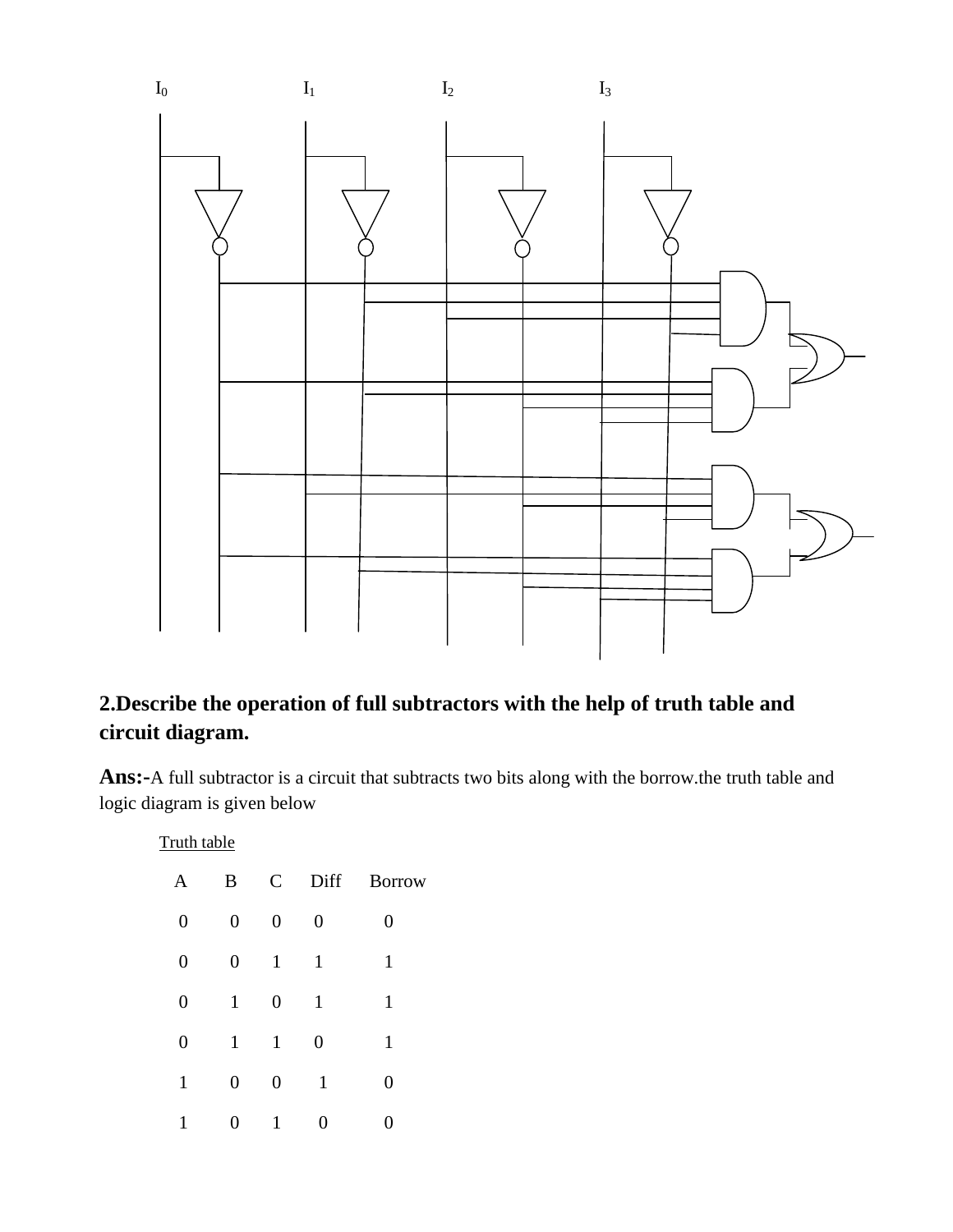1 1 0 0 0

1 1 1 1 1

**K'map for the Difference is=∑m(1 ,2 ,4 ,7)**

 $\mathbf{X}\mathbf{\bar{Y}}\mathbf{\bar{Z}}\mathbf{+}\mathbf{\bar{X}}\ \mathbf{\bar{Y}}\mathbf{Z} \mathbf{+}\mathbf{X}\mathbf{Y}\mathbf{Z}\mathbf{\bar{+X}}\mathbf{\bar{Y}}\mathbf{\bar{Z}}$ 

 $\widehat{\mathbf{XYZ}} + \mathbf{XYZ} + \mathbf{\overline{XYZ}} + \mathbf{\overline{XYZ}} + \mathbf{\overline{XYZ}} + \mathbf{\overline{XYZ}} + \mathbf{\overline{XYZ}} + \mathbf{\overline{XYZ}} + \mathbf{\overline{XYZ}} + \mathbf{\overline{XYZ}} + \mathbf{\overline{XYZ}} + \mathbf{\overline{XYZ}} + \mathbf{\overline{XYZ}} + \mathbf{\overline{XYZ}} + \mathbf{\overline{XYZ}} + \mathbf{\overline{XYZ}} + \mathbf{\overline{XYZ}} + \mathbf{\overline{XYZ}} + \mathbf{\overline{XYZ}} + \mathbf{\overline{X}} + \mathbf{\overline{X}} + \mathbf{\overline{X}} + \mathbf$ 

 $\bar{X(YZ+YZ)} + \bar{X(YZ} + \bar{YZ})$ 

 $X(y+z)+X(y+z)$ 

 $X+Y+Z$ 

**K'map for Borrow is=∑m(1 ,2 ,3 ,7)**

XZ +YZ +XZ

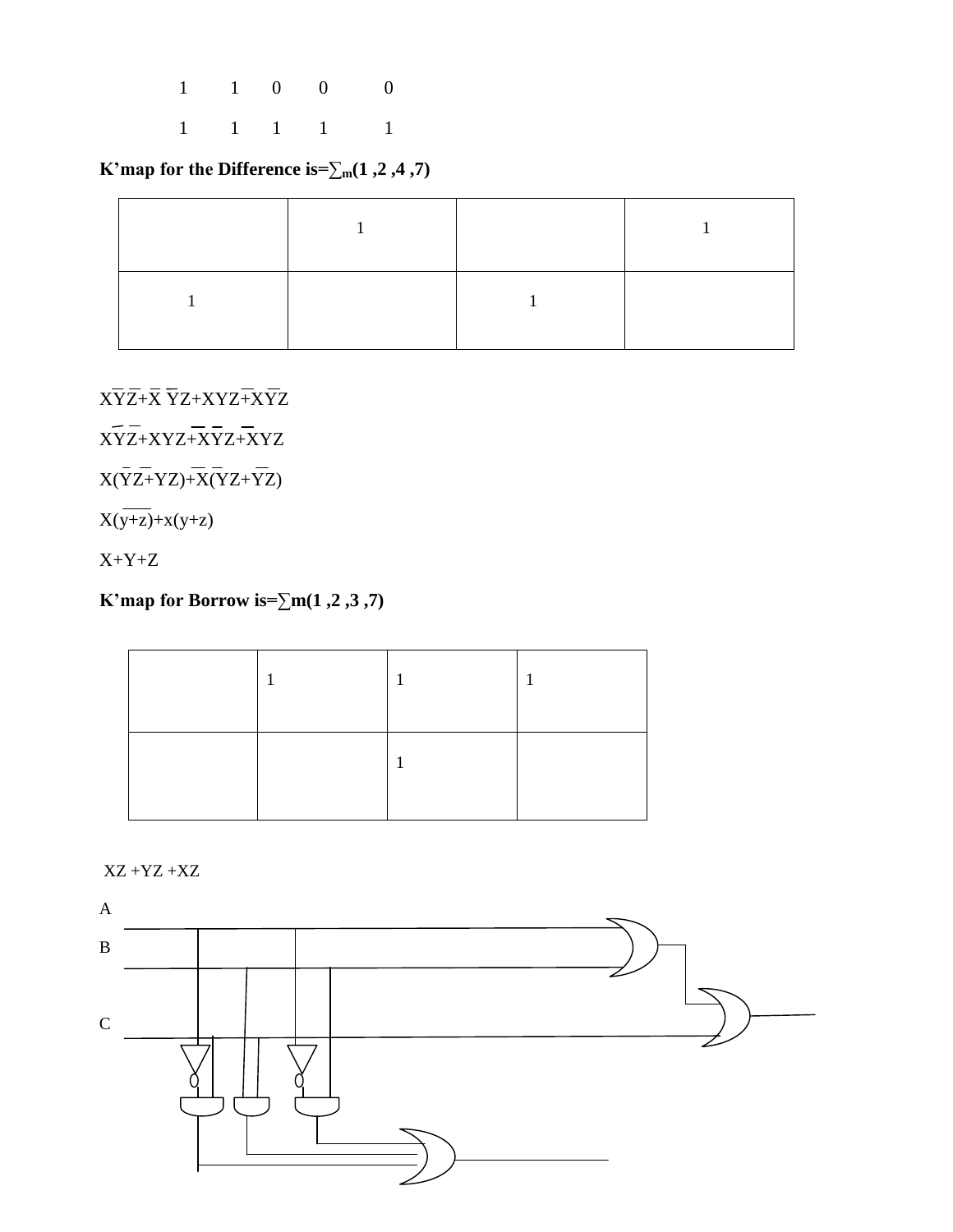# **1. With neat circuit diagram explain the function of 1:4 de-mux & 4:1 mux.**

# **Ans:-1:4 DEMUX**

No. of input =1 No. 0f selection line =n=2 No. of output = $2^2$ =4

Truth table :-

| <u>Input</u> | selection lines |                | <u>outputs</u>              |
|--------------|-----------------|----------------|-----------------------------|
|              | S <sub>1</sub>  | S <sub>0</sub> |                             |
| I            | $\overline{0}$  | $\overline{0}$ | $0 \t 0 \t 0 \t 1$          |
| I            | 0               | 1              | $0 \t0 \t1 \t0$             |
| I            | 1               | $\overline{0}$ | $0 \t1 \t0 \t0$             |
| I            | 1               | 1              | $1 \quad 0 \quad 0 \quad 0$ |
|              |                 |                |                             |

 $\mathbf{Y}_0 = \mathbf{\overline{S}}_0 \mathbf{\overline{S}}_1 \mathbf{I}$  ,  $\mathbf{Y} = \mathbf{S}_0 \mathbf{\overline{S}}_1 \mathbf{I}$  ,  $\mathbf{Y} = \mathbf{\overline{S}}_0 \mathbf{S}_1 \mathbf{I}$  ,  $\mathbf{Y} = \mathbf{S}_0 \mathbf{S}_1 \mathbf{I}$ 

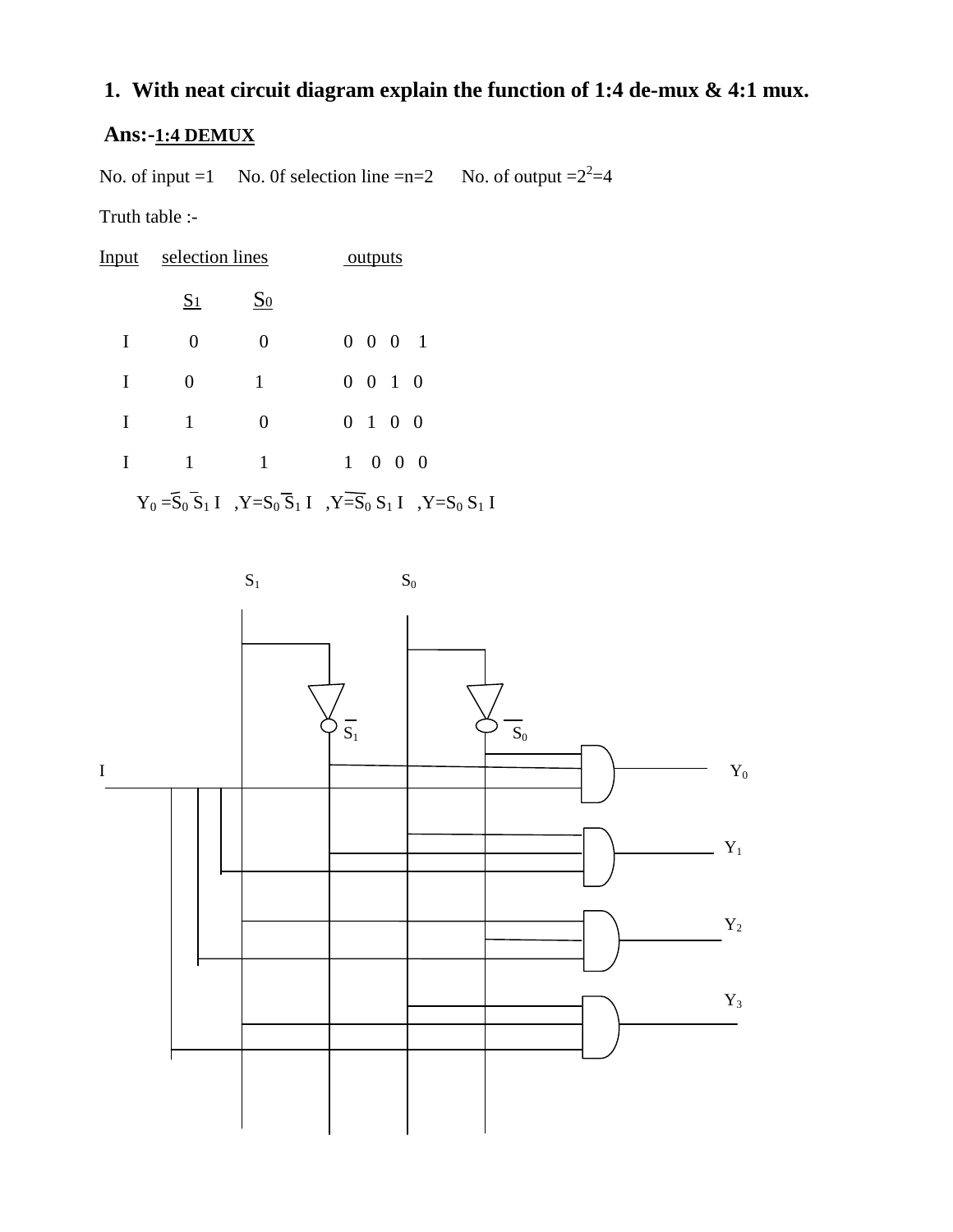# **4:1 MUX**

4:1 MUX =  $2^{n}$  :1 =  $2^{2}$  :1 mux No. of inputs  $=2 = 4(D_0 D_1 D_2 D_3)$ No. of selection line  $=n = 2(S_1, S_0)$ 

No. of output  $=1$   $(Y)$ 

Truth table :-

| Data           | select inputs    | output |
|----------------|------------------|--------|
| $S_1$          | $S_0$            | Y      |
| 0              | $\overline{0}$   | $D_0$  |
| $\overline{0}$ | $\mathbf{1}$     | $D_1$  |
| 1              | $\boldsymbol{0}$ | $D_2$  |
| 1              | 1                | $D_3$  |

 $Y = \overline{S}_1 \overline{S}_0 D_0 + \overline{S}_1 S_0 D_1 + S_1 \overline{S}_0 D_2 + S_1 S_0 D_3$ 

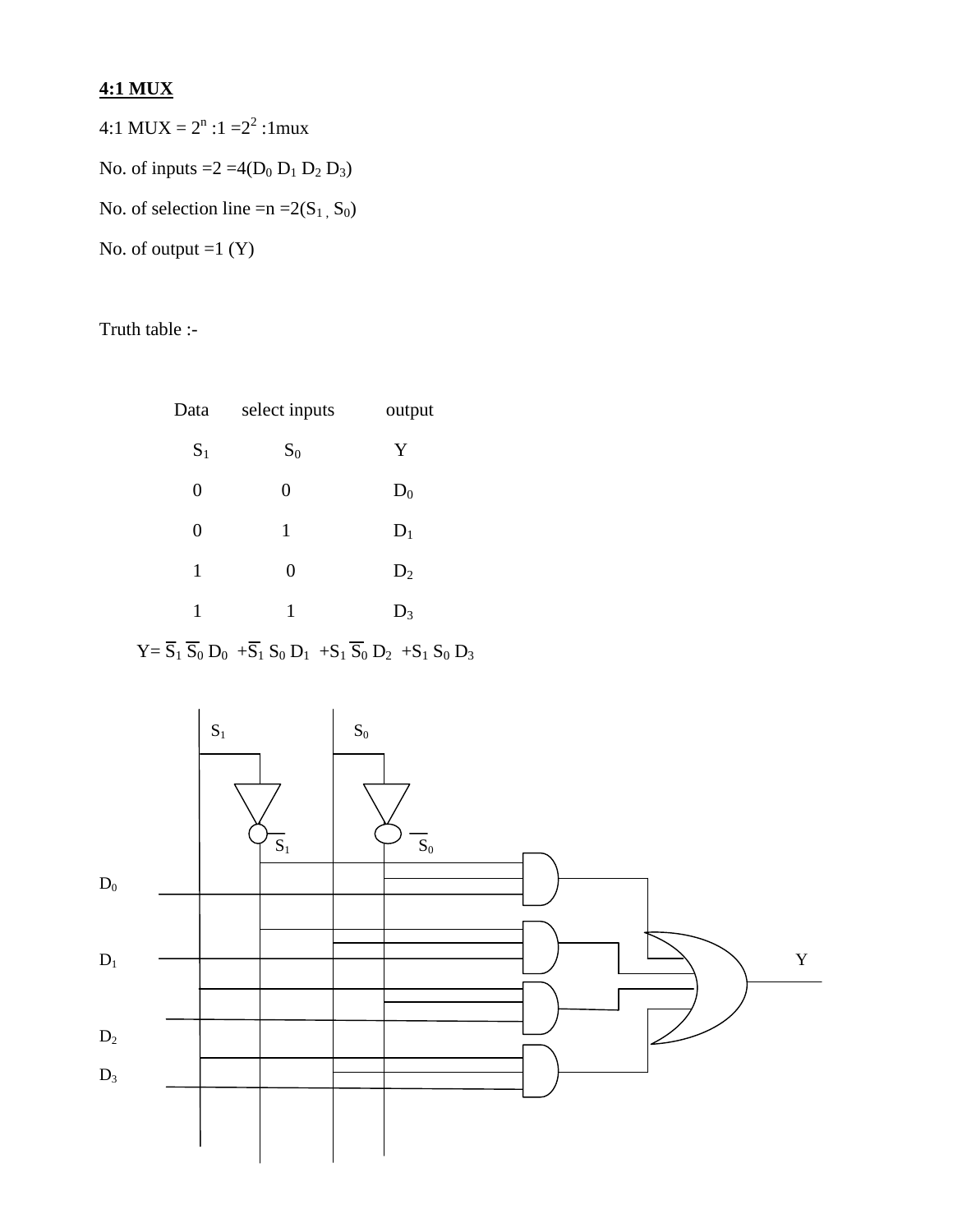# **3. Design a full adder circuit and implement using NAND gate.**

It will perform the addition operation of three binary bits

## **Truth table**

| $\mathbf X$      | Y                | Z                |                  | <b>SUM CARRY</b> |
|------------------|------------------|------------------|------------------|------------------|
| $\boldsymbol{0}$ | $\boldsymbol{0}$ | $\boldsymbol{0}$ | $\boldsymbol{0}$ | $\overline{0}$   |
| $\boldsymbol{0}$ | $\boldsymbol{0}$ | $\mathbf{1}$     | $\mathbf{1}$     | $\boldsymbol{0}$ |
| $\boldsymbol{0}$ | $\mathbf{1}$     | $\boldsymbol{0}$ | $\mathbf{1}$     | $\boldsymbol{0}$ |
| $\boldsymbol{0}$ | $\mathbf{1}$     | $\mathbf{1}$     | $\boldsymbol{0}$ | 1                |
| $\mathbf{1}$     | $\boldsymbol{0}$ | $\boldsymbol{0}$ | $\mathbf{1}$     | $\boldsymbol{0}$ |
| $\mathbf{1}$     | $\boldsymbol{0}$ | $\mathbf{1}$     | $\boldsymbol{0}$ | $\mathbf{1}$     |
| $\mathbf{1}$     | $\mathbf{1}$     | $\boldsymbol{0}$ | $\boldsymbol{0}$ | 1                |
| $\mathbf{1}$     | 1                | $\mathbf{1}$     | 1                | 1                |

Sum(x,y,z)= $\sum_{m}$ (1,2,4,7)

 XYZ+XYZ+XYZ+XYZ  $=X\overline{YZ}+XYZ+\overline{X}\overline{YZ}+\overline{X}YZ$  $=\overline{X(YZ+YZ)}+\overline{X(YZ+YZ)}$  $=X(\overline{Y})+X(\overline{Y})Z$ 

$$
=\!\!\!\!\!\!X\!\!\!\!\!/\!\!\!\!\!-\!\!\!\!\!X\!\!\!\!\!/\!\!\!\!\!-\!\!\!\!\!X\!\!\!\!\!-\!\!\!\!\!X\!\!\!\!\!-\!\!\!\!\!X\!\!\!\!\!-\!\!\!\!X\!\!\!\!\!-\!\!\!\!X\!\!\!\!\!-\!\!\!\!X\!\!\!\!\!-\!\!\!\!X\!\!\!\!\!-\!\!\!\!X\!\!\!\!\!-\!\!\!\!X\!\!\!\!-\!\!\!\!X\!\!\!\!-\!\!\!\!X\!\!\!\!-\!\!\!\!X\!\!\!\!-\!\!\!\!X\!\!\!\!-\!\!\!\!X\!\!\!\!-\!\!\!\!X\!\!\!\!-\!\!\!\!X\!\!\!\!-\!\!\!\!X\!\!\!\!X\!\!\!\!-\!\!\!\!X\!\!\!\!X\!\!\!\!-\!\!\!\!X\!\!\!\!X\!\!\!\!X\!\!\!\!X\!\!\!\!X\!\!\!\!X\!\!\!\!X\!\!\!\!X\!\!\!\!X\!\!\!X\!\!\!X\!\!\!X\!\!\!X\!\!\!X\!\!\!X\!\!\!X\!\!\!X\!\!\!X\!\!\!X\!\!\!X\!\!\!X\!\!\!X\!\!\!X\!\!\!X\!\!\!X\!\!\!X\!\!\!X\!\!\!X\!\!\!X\!\!\!X\!\!\!X\!\!\!X\!\!\!X\!\!\!X\!\!\!X\!\!\!X\!\!\!X\!\!\!X\!\!\!X\!\!\!X\!\!\!X\!\!\!X\!\!\!X\!\!\!X\!\!\!X\!\!\!X\!\!\!X\!\!\!X\!\!\!X\!\!\!X\!\!\!X\!\!\!X\!\!\!X\!\!\!X\!\!\!X\!\!\!X\!\!\!X\!\!\!X\!\!\!X\!\!\!X\!\!\!X\!\!\!X\!\!\!X\!\!\!X\!\!\!X\!\!\!X\!\!\!X\!\!\!X\!\!\!X\!\!\!X\!\!\!X\!\!\!X\!\!\!X\!\!\!X\!\!\!X\!\!\!X\!\!\!X\!\!\!X\!\!\!X\!\!\!X\!\!\!X\!\!\!X\!\!\!X\!\!\!X\!\!\!X\!\!\!X\!\!\!X\!\!\!X\!\!\!X\!\!\!X\!\!\!X\!\!\!X\!\!\!X\!\!\!X\!\!\!X\!\!\!X\!\!\!X\!\!\!X
$$

 $C(X,Y,Z)=\sum_{M}(3,5,6,7)$ 

XZ+YZ+XY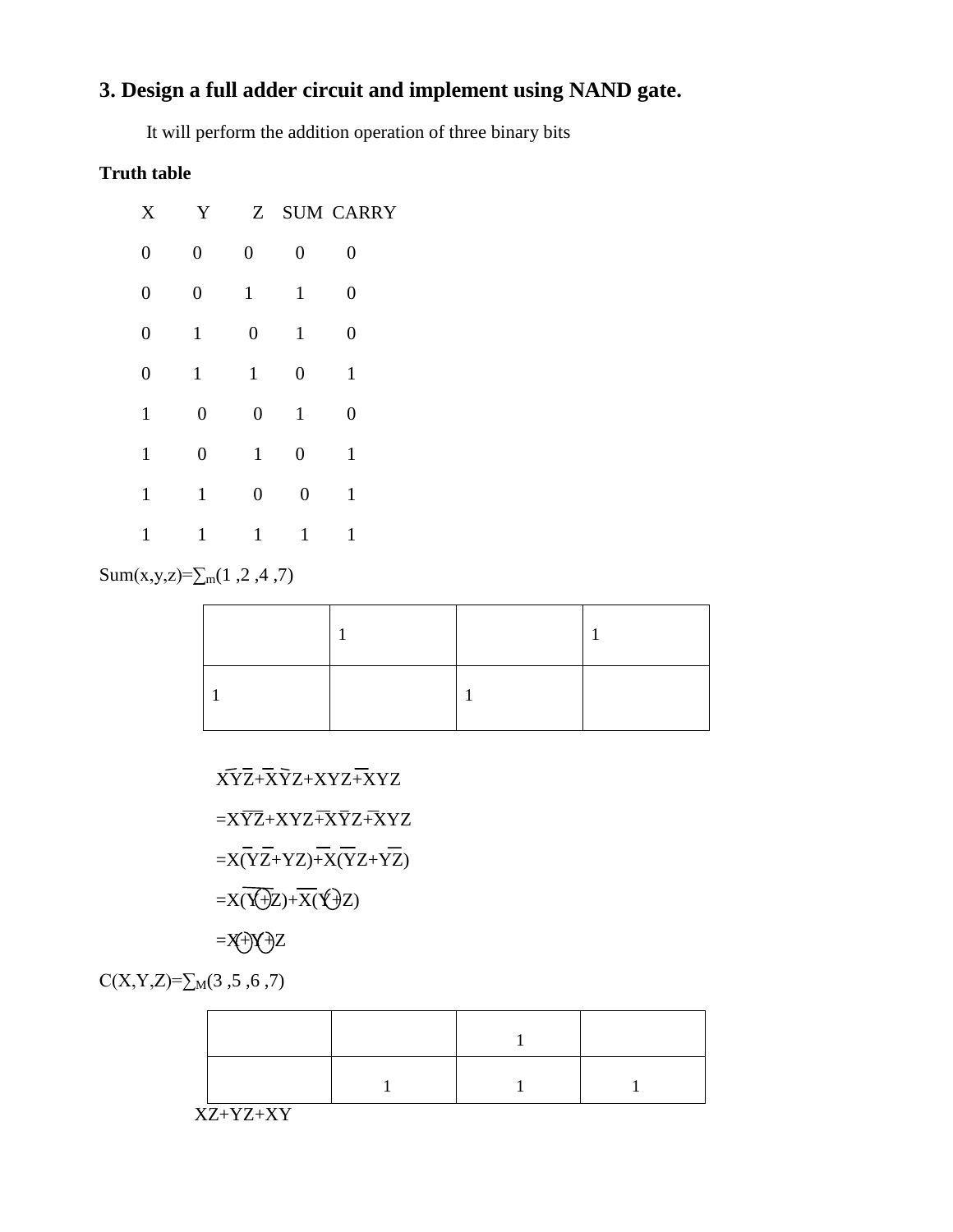#### **Logic diagram**



# **Chapter 3**

# **SEQUENTIAL LOGIC CIRCUIT**

# **2MARKS**

#### **1.What is sequential logic circuit.**

**Ans:-**it is a logic circuit whose output not only depands on the present input but also the past output.For this perpose a memory element called flip flop is used**.**

#### **2.what is the meaning of level triggering and edge triggering.**

#### Ans:-Level triggering

 It is a type of triggering that allows a circuit to become active when the clock pulse is on a particular level.i.e either ON or OFF level.

#### Edge triggering

 It is a type of triggering that allows a circuit to become active at the positive edge or negative edge at the clock pulse

#### **3. what is a flip flop.**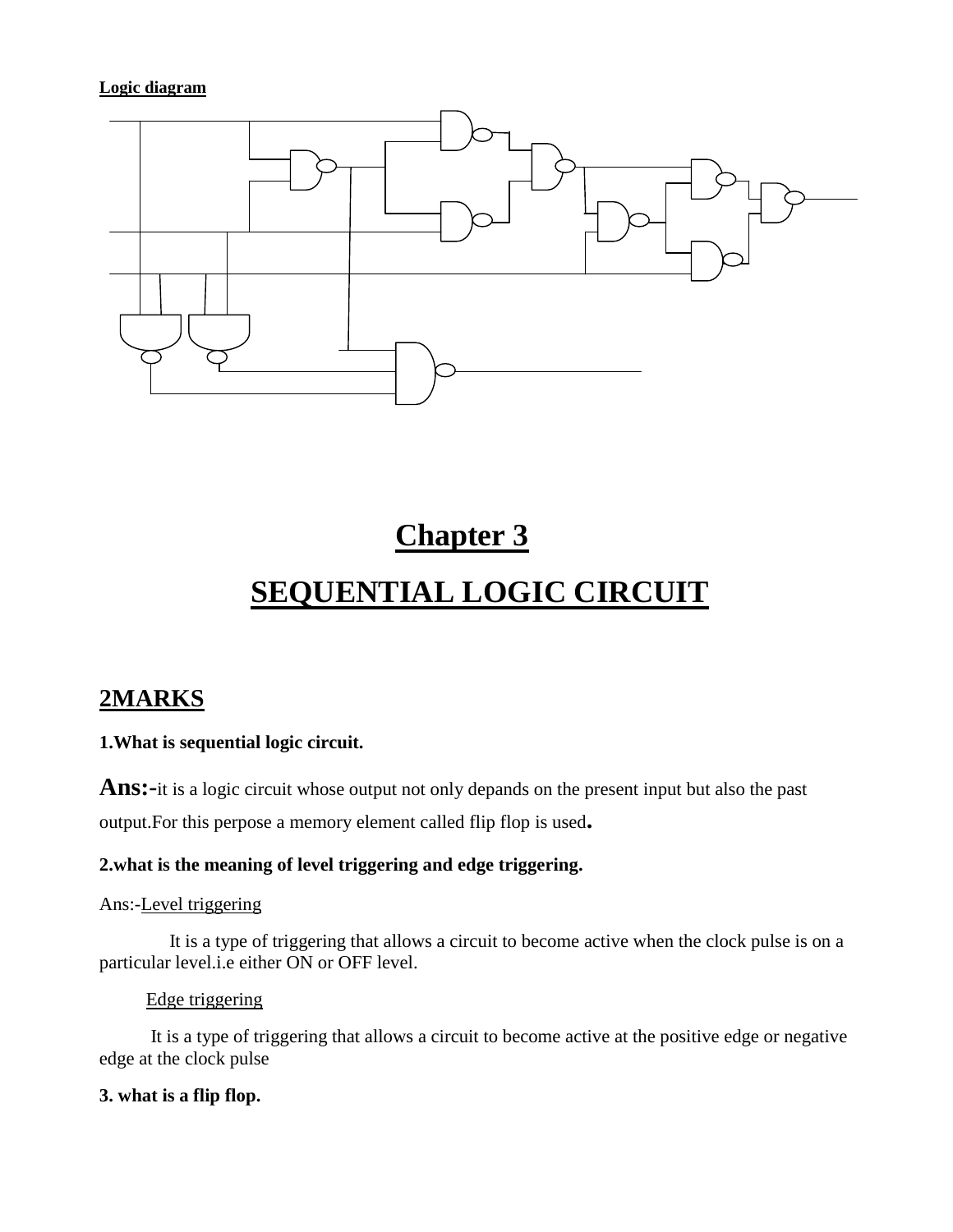**Ans:-**flip flop is a memory element that stores one digital bit.it can have only two states i.e either 1 or 0.flip flop can be obtained by using NAND or NOR gates.it is also called bistable multivibrator

#### **4.Define modulous of a counter.**

 Modulous of a counter is defined as equal to the number of states through which the counter progress .The maximum possible number of states is equal to  $2<sup>n</sup>$ . Where n=number of flip flops in the counter.

# **5 marks**

#### **1. Distinguish between combinational & sequential logic circuit.**

| Combinational logic                                                                | Sequential logic                                                            |
|------------------------------------------------------------------------------------|-----------------------------------------------------------------------------|
| -In which the output depend on the<br>present input only is known as combinational | -In this case the output depend on present<br>input as well as past output. |
| logic.                                                                             |                                                                             |
| -In this case no feedback path is there                                            | -In this case feedback path is there                                        |
| --Combinational circuit has no memory                                              | -Sequencial circuit has memory                                              |
| - -Here we are not using clock pulse.                                              | -In sequencial we use clock pulse.                                          |
|                                                                                    |                                                                             |

# **2.Level clocked JK flip flop using S-R flip flop with truth table**.

Ans:- The JK flip flop is basically a gated SR flip-flop with the addition of a clock input circuitry that prevents the illegal or invalid output condition that can occur when both inputs S and R are equal to logic level "1". Due to this additional clocked input, a JK flip-flop has four possible input combinations, "logic 1", "logic 0", "no change" and "toggle". The symbol for a JK flip flop is similar to that of an *SR* Bistable Latch

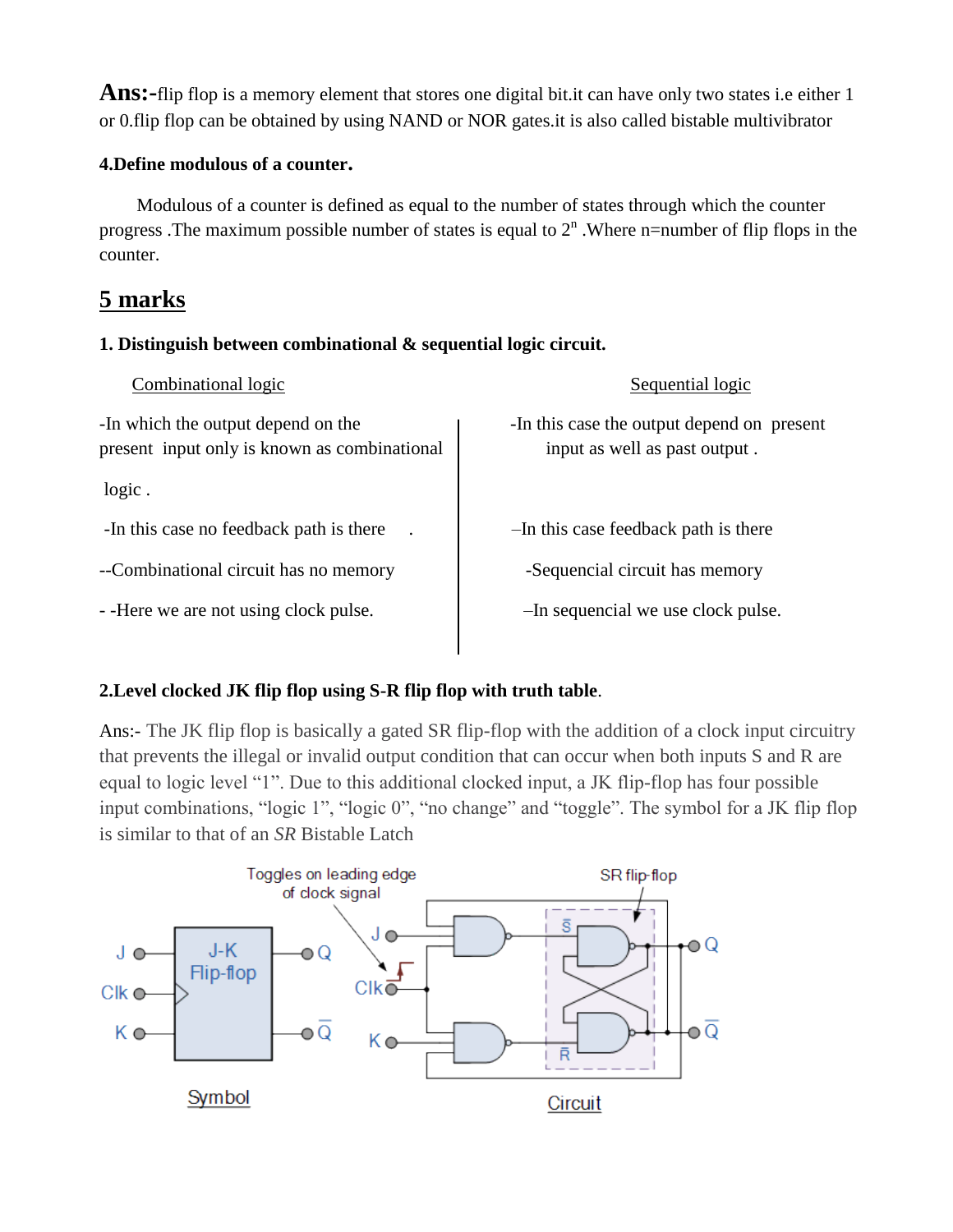Both the S and the R inputs of the previous SR bistable have now been replaced by two inputs called the J and K inputs, respectively after its inventor Jack Kilby. Then this equates to:  $J = S$  and  $K = R$ .

The two 2-input AND gates of the gated SR bistable have now been replaced by two 3 input NAND gates with the third input of each gate connected to the outputs at Q and Q. This cross coupling of the SR flip-flop allows the previously invalid condition of  $S = "1"$  and  $R = "1"$ state to be used to produce a "toggle action" as the two inputs are now interlocked.

If the circuit is now "SET" the J input is inhibited by the "0" status of Q through the lower NAND gate. If the circuit is "RESET" the K input is inhibited by the "0" status of Q through the upper NAND gate. As Q and Q are always different we can use them to control the input. When both inputs J and K are equal to logic "1", the JK flip flop toggles as shown in the following truth table.

| <b>DATA INPUTS</b> |             | PRESENT STATE  |          | <b>INPUT TO S-R</b> |                | <b>NEXT</b>   |
|--------------------|-------------|----------------|----------|---------------------|----------------|---------------|
|                    |             |                |          | <b>FLIP FLOP</b>    |                | <b>OUTPUT</b> |
| ${\bf J}$          | $\mathbf K$ | Qn             | Q'n      | S                   | $\bf{R}$       | $Qn+1$        |
| $\theta$           | $\theta$    | $\theta$       |          | $\Omega$            | $\overline{0}$ | $\Omega$      |
| $\theta$           | $\theta$    | $\mathbf{1}$   | $\Omega$ | $\theta$            | $\overline{0}$ | 1             |
| $\theta$           | 1           | $\overline{0}$ |          | $\Omega$            | $\overline{0}$ | $\Omega$      |
| $\theta$           |             | 1              | $\Omega$ | $\Omega$            | 1              | $\theta$      |
|                    | 0           | $\overline{0}$ |          |                     | $\theta$       |               |
|                    | $\theta$    | 1              | $\Omega$ | $\Omega$            | $\overline{0}$ | 1             |
|                    | 1           | $\theta$       | 1        | 1                   | $\theta$       | 1             |
|                    |             |                | $\Omega$ | $\Omega$            | 1              | 0             |

#### **TRUTH TABLE:-**

#### WHEN  $(J=K=0)$

When both are low and the present output state is reset , there is no effect of clk pulse.so the next outputs remains the last state.

Again When both are low and the present output state is set .so the next outputs remains the last state.

When $(J=0,K=1)$ 

When  $J=0$  and  $K=1$  and the preset out put is in reset codition, then the input to the SR flip flop becomes 0'0'.so the next output remains unchanged.but when the preset output is in set codition the input to SR flip flop becomes 0 & 1.so the next output goes reset.

When $(J=1,K=0)$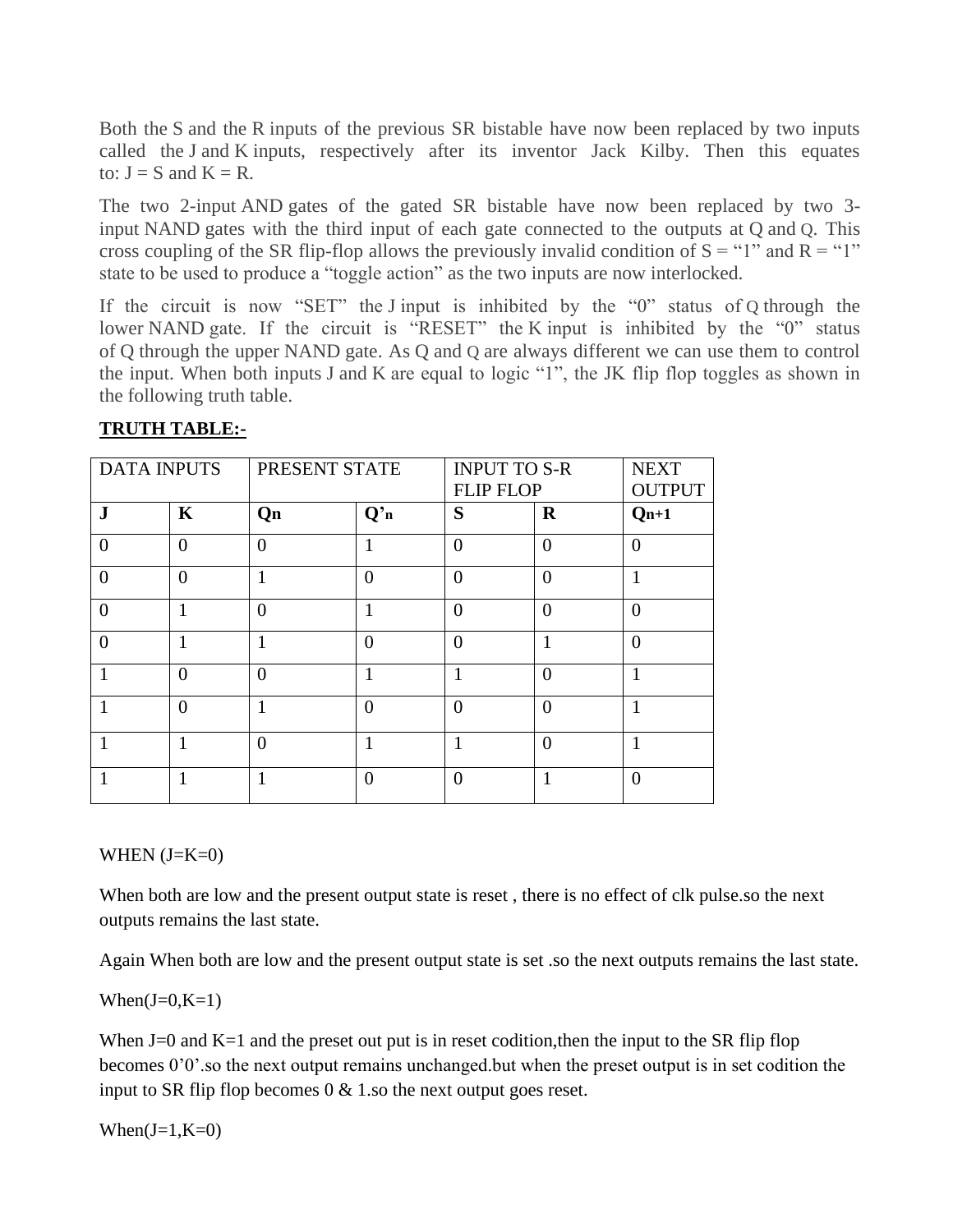When  $J=1$  and  $K=0$  and the preset output is in reset condition, then the input to the SR flip flop becomes 1&0.so the next output goes set.but when the preset output is in set codition the input to SR flip flop becomes  $0 \& 0$  so the next output remains unchange.

#### When $(J=K=1)$

When  $J=1$  and  $K=1$  and the preset output is in reset condition, then the input to the SR flip flop becomes 1&0.so the next output goes set.but when the preset output is in set codition the input to SR flip flop becomes  $0 \& 1$  so the next output goes reset.

# **3.Explain the working of 4 bit ripple counter with truth table and timing diagram.**

The counters in which the output of one flipflop drives the another are called ripple counters or asynchronous counters .

In this case flipflop A has to change state before it can trigger the B flipflop and B has to change for triggering C and so on .

Now we discuss how the counting is carried out by the circuit .

Let us consider that all the flipflop are initially reset to output 0. Thus the output condition to start with will be DCBA=0000

Now on the arrival of the  $1<sup>st</sup>$  clock pulse the first flipflop A changes state on occurance of –ve edge of the clock pulse .Hence after the end of first pulse output condition will be DCBA =0001

The change of A output from 0 to 1 i.e it is a +ve change and when this +ve change is fed to the clock input of B flipflop ,it cause no change because the change will takeplace only when a –ve edge trigger is applied .

When a 2<sup>nd</sup> clock pulse arrives at the clock pulse of A flipflop it again change its state i.e it goes from 1 to 0 ,i.e this time at –ve edge so the state of B flipflop is now changes 0 to 1 .This change og 0 to 1 is +ve .So ,after that there is no change now output condition is 0010

Again when we apply clock pulse to A flip flop changes its state 0 to 1 and this is +ve so ,after that there is no change in flip flop output DCBA=0011

In next step DCBA will 0100 ,then 0101 in this way it continue upto 0000.

Because here we take 4 flipflop and we require  $2^n$  input pulse i.e  $2^4$ =16 step.

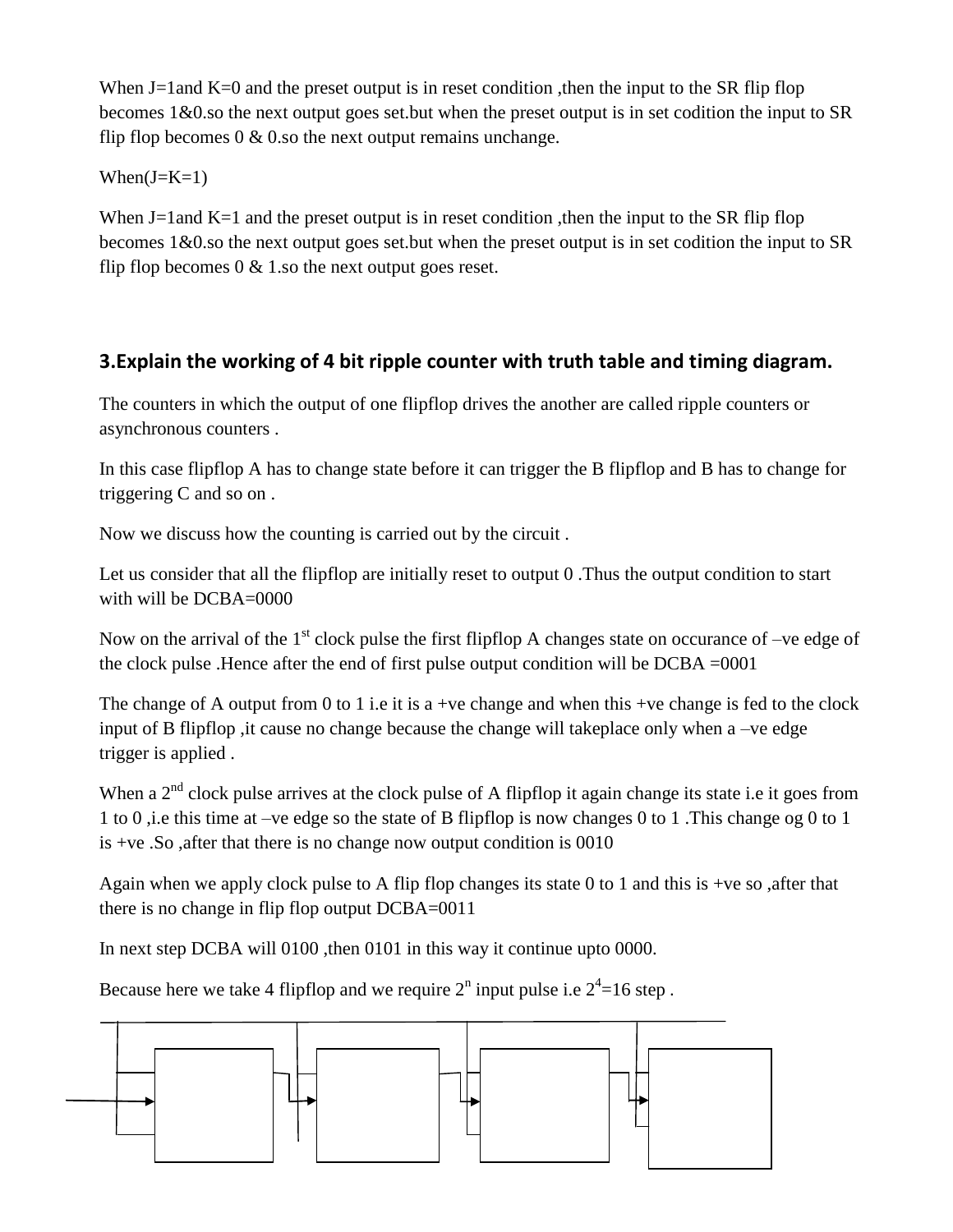| Truth table :- |  |  |  |
|----------------|--|--|--|
|----------------|--|--|--|

| Clock pulse             | Output conditions of flip flop |                  |                  |                  |
|-------------------------|--------------------------------|------------------|------------------|------------------|
|                         | D                              | $\mathsf C$      | $\sf B$          | $\mathsf A$      |
| $\boldsymbol{0}$        | $\boldsymbol{0}$               | $\mathbf 0$      | $\mathbf 0$      | $\pmb{0}$        |
| $\overline{1}$          | $\pmb{0}$                      | $\pmb{0}$        | $\mathbf 0$      | $\mathbf 1$      |
| $\overline{2}$          | $\mathbf 0$                    | $\mathbf 0$      | $\overline{1}$   | $\mathbf 0$      |
| $\overline{3}$          | $\boldsymbol{0}$               | $\mathbf 0$      | $\overline{1}$   | $\mathbf{1}$     |
| $\overline{\mathbf{4}}$ | $\pmb{0}$                      | $\mathbf 1$      | $\pmb{0}$        | $\boldsymbol{0}$ |
| 5                       | $\boldsymbol{0}$               | $\mathbf 1$      | $\pmb{0}$        | $\mathbf 1$      |
| $\boldsymbol{6}$        | $\pmb{0}$                      | $\mathbf 1$      | $\mathbf 1$      | $\pmb{0}$        |
| $\overline{7}$          | $\boldsymbol{0}$               | $\mathbf 1$      | $\mathbf 1$      | $\mathbf 1$      |
| 8                       | $\mathbf 1$                    | $\pmb{0}$        | $\boldsymbol{0}$ | $\boldsymbol{0}$ |
| 9                       | $\mathbf{1}$                   | $\pmb{0}$        | $\boldsymbol{0}$ | $\mathbf{1}$     |
| $10\,$                  | $\mathbf 1$                    | $\pmb{0}$        | $\mathbf 1$      | $\pmb{0}$        |
| $11\,$                  | $\mathbf 1$                    | $\pmb{0}$        | $\mathbf 1$      | $\mathbf 1$      |
| $12\,$                  | $\mathbf{1}$                   | $\mathbf{1}$     | $\boldsymbol{0}$ | $\pmb{0}$        |
| $13\,$                  | $\mathbf 1$                    | $\mathbf 1$      | $\pmb{0}$        | $\mathbf 1$      |
| $14\,$                  | $\overline{1}$                 | $\mathbf{1}$     | $\overline{1}$   | $\pmb{0}$        |
| 15                      | $\mathbf 1$                    | $\mathbf 1$      | $\mathbf 1$      | $\mathbf 1$      |
| 16                      | $\pmb{0}$                      | $\boldsymbol{0}$ | $\boldsymbol{0}$ | $\pmb{0}$        |

# **Q.With a neat diagram explain the operation of PISO register.**

#### **PISO (parallel in serial out):**

 In such resisters where we have parallel input ,the data bits are entered simultaneously into their respective stages on parallel lines & not on a bit by bit basic on one line as well the case with serial in registers .Serial outputs of these resisters are taken out the same way as we explained for (SISO).After the data bits are properly stored once in the resister the data bits are taken out one by one as was the case with SISO resister .

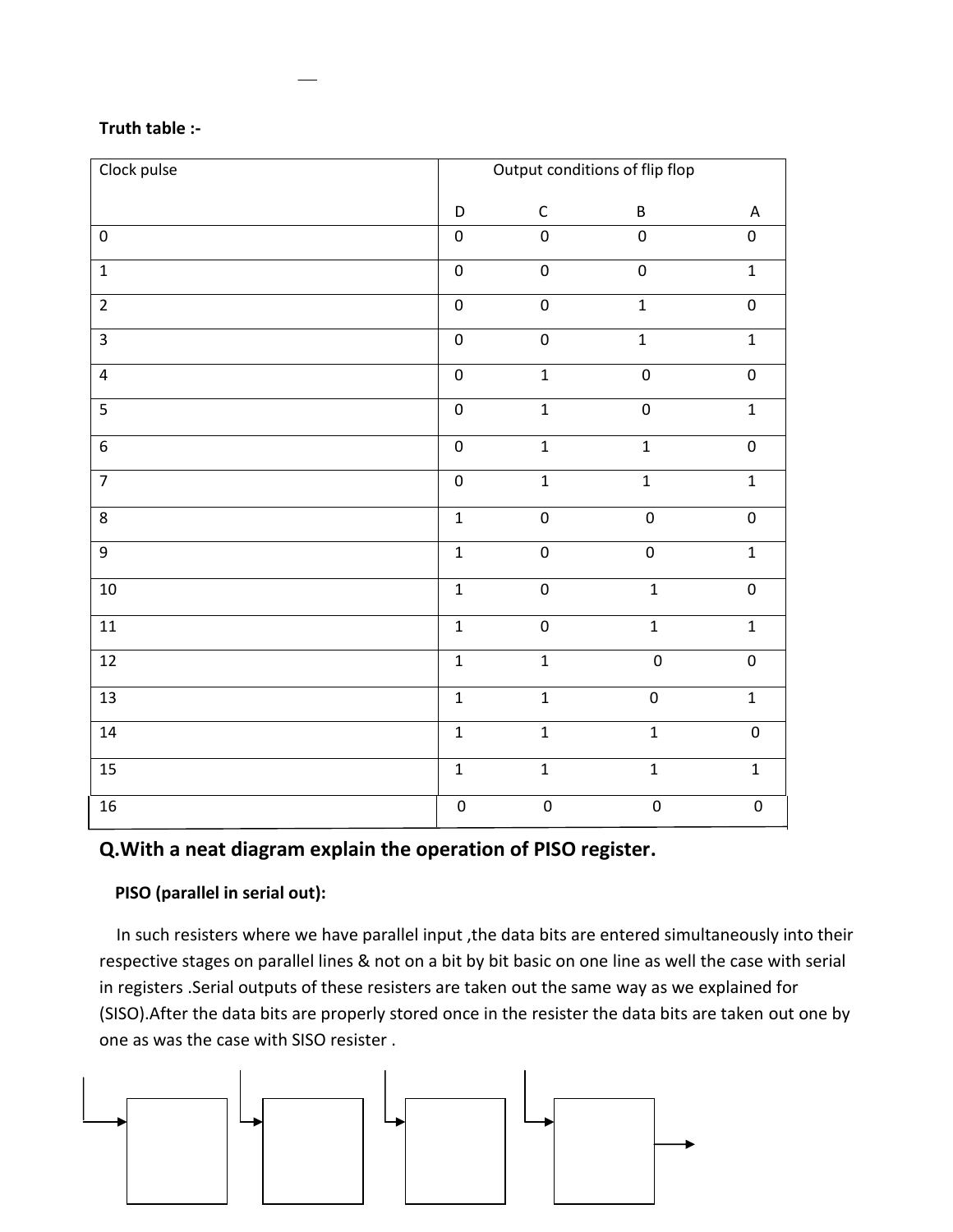

**Q.With neat sketch explain the working of 4 bit SISO register with a neat diagram and timing diagram.**



In serial in serial out shift register the binary data is accepted serially i.e one bit at a time is accepted on a line .The stored information is also produced at the output in serial form

As this is a 4 bit register its storage capacity will be 4 bit & will require 4 flipflops to construct it .

Let us consider that the number to be entered be 1010 .Intially counter is in reset on all 0 state .The data line feeds the data word one by one bit starting from the rightmost bit .

First 0 is put on the data input line. This makes  $S_1 = 0 \& R_1 = 1$  as the complement of  $S_1$  is fed as  $R_1$ on the occurrence of first pulse under  $(S_1 = 0 \& R_1 = 1)$ the 1<sup>st</sup> flipflop resets & 0 is stored now next bit of data word which is a 1 input on input dataline which makes  $S_1 = 1 \& R_1 = 0$  and forces first flipflop to change its state from 0 to 1 on the occurrence of  $2<sup>nd</sup>$  pulse . Flipflop doesnot change its state.

Now the 3 rd bit of data word 0 is put on data input line. This makes  $S_1 = 0 \& R_1 = 1$  for first flipflops and on the occurance of  $3<sup>rd</sup>$  clock pulse the output state of  $1<sup>st</sup>$  flipflop is changed to 0 from 1 while  $2<sup>nd</sup>$  flipflop changes from 0 to 1. The thired flipflop does not change its state.

Now we put 4<sup>th</sup> bit of data 1 on the data input line which makes  $S_1 = 1 \& R_1 = 0$ . Hence when 4<sup>th</sup> clock pulse occurs flipflop 1,2,3 change their state while  $4<sup>th</sup>$  flipflop doesnot change its output state forcing  $Q_1 = 1$ ,  $Q_2 = 0$ ,  $Q_3 = 1$ ,  $Q_4 = 0$ , So the data word 1010 is shifted into the resister.

#### **Q.With neat sketch explain the working of PIPO and SIPO registor.**

```
PIPO :(parallel in parallel out )
```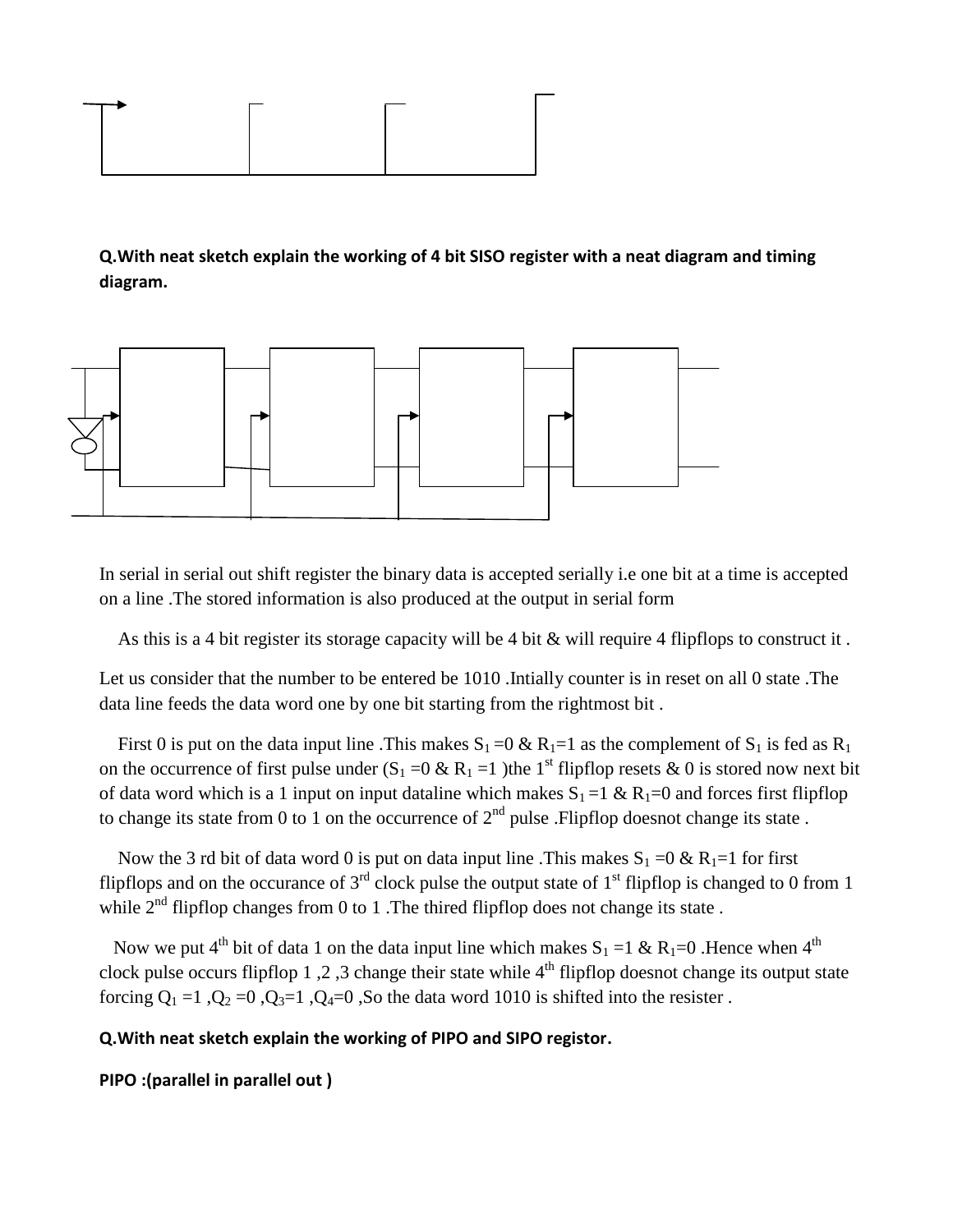Here data is given simultaneously to all flipflops and also data is collected from all the flipflops simultaneously .



#### **SIPO(Serial in parallel out )**

It is the shift register that accepts data seriously and gives data parallel .Here output is taken from all flipflop simultaneously.



# **CHAPTER-04**

# **8085 MICROPROCESSOR**

#### **SHORT QUESTION**

**1. What is microprocessor?**

 Microprocessor is a semiconductor device which takes digital data and processes according to the instruction and the gives the result in digital form within small interval of time.

- $\triangleright$  It is called brain of the cpu of a computer.
- **2. Define microcomputer?**
- Microcomputer is a computer which has only one microprocessor in its CPU.
- $\triangleright$  Ex-Laptop, PC etc....
- **3. What is meant by 8 bit microprocessor?**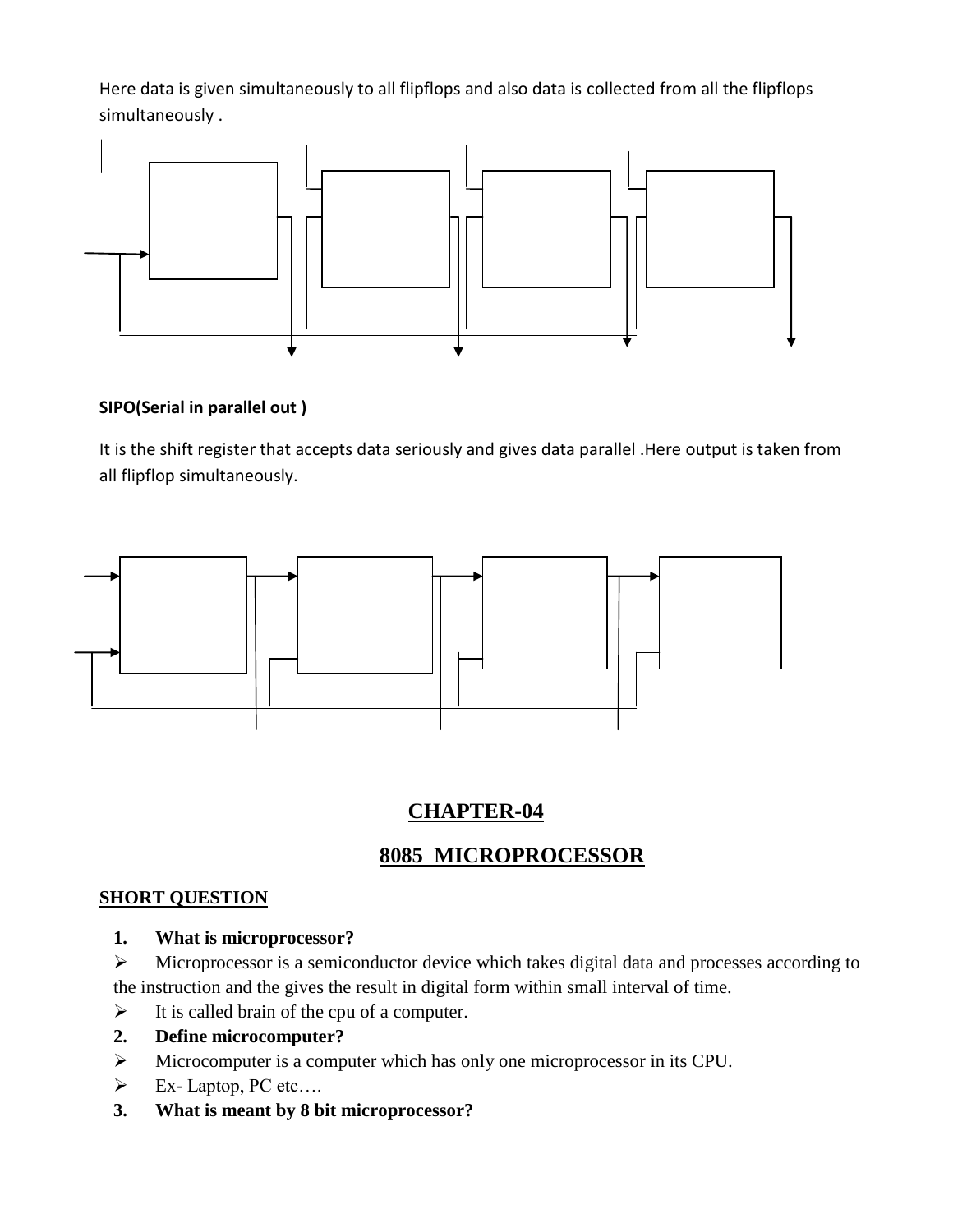$\triangleright$  The microprocessor which has word length 8 is known as 8 bit microprocessor. It means that the microprocessor can phase 8 bit of data parallely from the memory.

- $\triangleright$  It is able to handle 2<sup>8</sup> = 256 bit.
- **4. What are the application of microprocessor?**
- $\triangleright$  It is used as CPU of the computer.
- $\blacktriangleright$  It is used in traffic light computer.
- $\triangleright$  It also used in industry for automatic voltage controller.
- $\triangleright$  It is used in vehicle & military system for automatic control.
- **5. What is an interrupt, write the name of two interrupt of 8085 microprocessor?**
	- $\triangleright$  Interrupts are request signals when it goes high, the microprocessor suspends its normal operation and attends the interrupts signal after completing the instruction in hand.
	- There are five interrupts in 8085 microprocessor i.e. TRAP, RTS- 7.5, RST 6.5, RST 5.5 & INTR.

#### **6. Write down the flag registers of 8085 microprocessor.**

- $\triangleright$  There are five flag registers in 8085 microprocessor
	- a) Carry flag(CS)
	- b) Parity flag(P)
	- c) Auxilary Flag(AC)
	- d) Zero flag(Z)
	- e) Sign flag(S)

#### **7. Give one example of 1 byte 2 byte 3 byte instruction.**

- $\triangleright$  1 byte instruction MOV A,B
- $\geq$  2 byte instruction MVI r,data
- $\geq$  3 byte instruction LDA addr

#### **8. Define execution cycle.**

 $\triangleright$  The necessary steps which are carried out to get data, if any from the memory and to perform the specific operation specified in the instruction is known as execution cycle.

#### **9. What is an instruction cycle.**

 $\triangleright$  The necessary steps which are carried out to fetch an instruction from a memory location and to execute is known as instruction cycle.

It is the summation of phase cycle & execution cycle. That is  $IC = FC + EC$ 

#### **10. What is machine cycle?.**

 $\triangleright$  The necessary steps which are carried out to perform any operation like Fetch, Read, & write is known as machine cycle.

 $\triangleright$  The number of T state required may be 3 or 4.

#### **11. Define opcode and operand ?**

#### **Ans:- Opcode**

Opcode means operational code

When a mnemonics is converted into code then that code is called opcode.

It is necessary to convert mnemonics into code because machine does not understand assembly language

Example:- opcode of 'LXI H' is '21'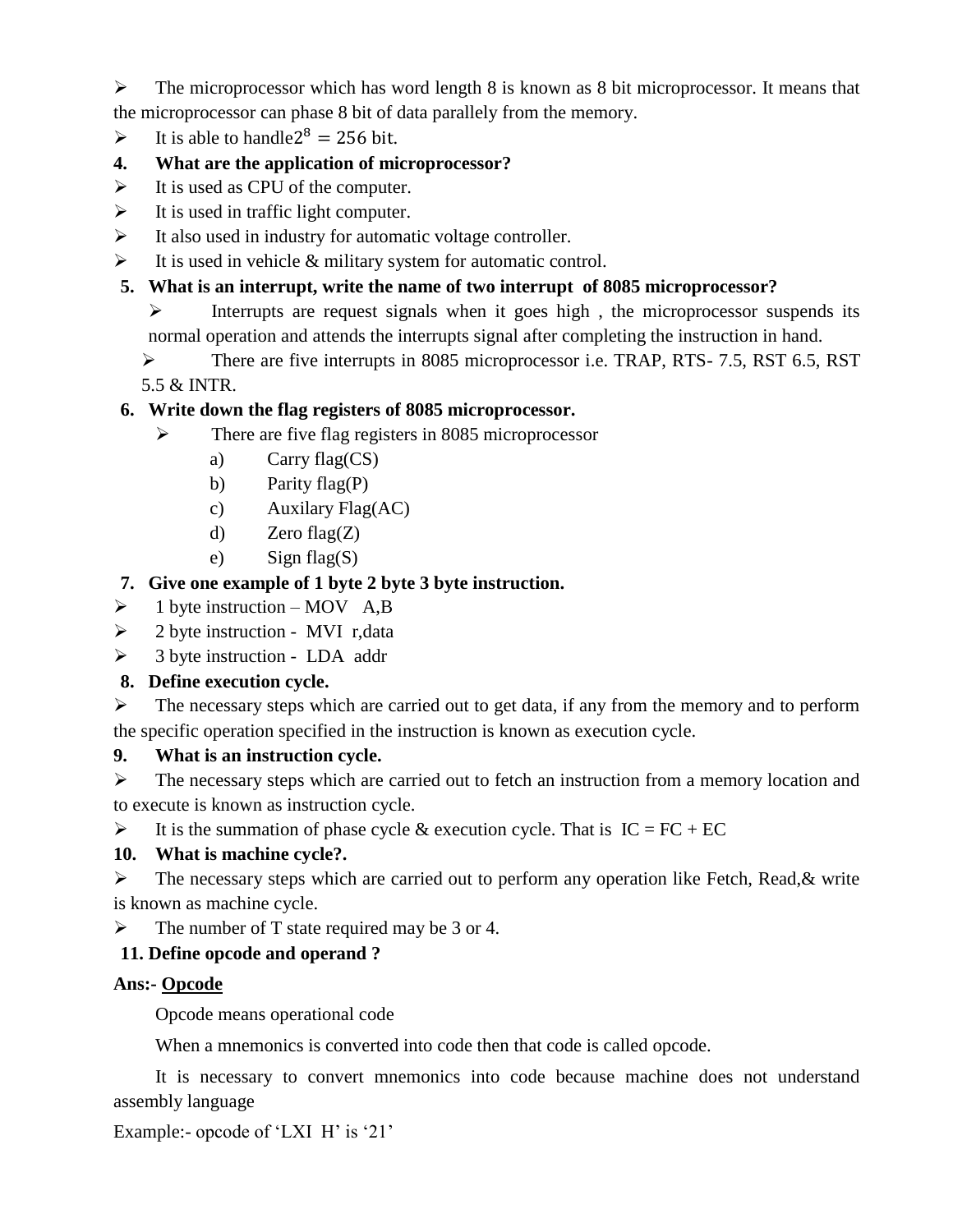#### **Operand**

Operand is a part of an instruction on which operation is carried out.

Example:-MOV A,B

Here A,B is the operand.

#### **12. What is a counter?**

 Counter is a sequential circuit. A digital circuit which is used for counting clock pulses is known counter. Counter is the widest application of flip-flops. It is a group of flip-flops with a clock signal applied. Counters are of two types.i.e. synchronous and asynchronous counter

# **LONG TYPE**

# **1. Draw the pin diagram of 8085 microprocessor and explain the function of each pin.**

Pin diagram of 8085 microprocessor is given below:



#### Description of each pin :

Address and Data Buses:

- $\geq$  A8 A15 (output, 3-state): Most significant eight bits of memory addresses and the eight bits of the I/O addresses. These lines enter into tri-state high impedance state during HOLD and HALT modes.
- $\triangleright$  AD0 AD7 (input/output, 3-state): Lower significant bits of memory addresses and the eight bits of the I/O addresses during first clock cycle. Behaves as data bus during third and fourth clock cycle. These lines enter into tri-state high impedance state during HOLD and HALT modes.

Control & Status Signals: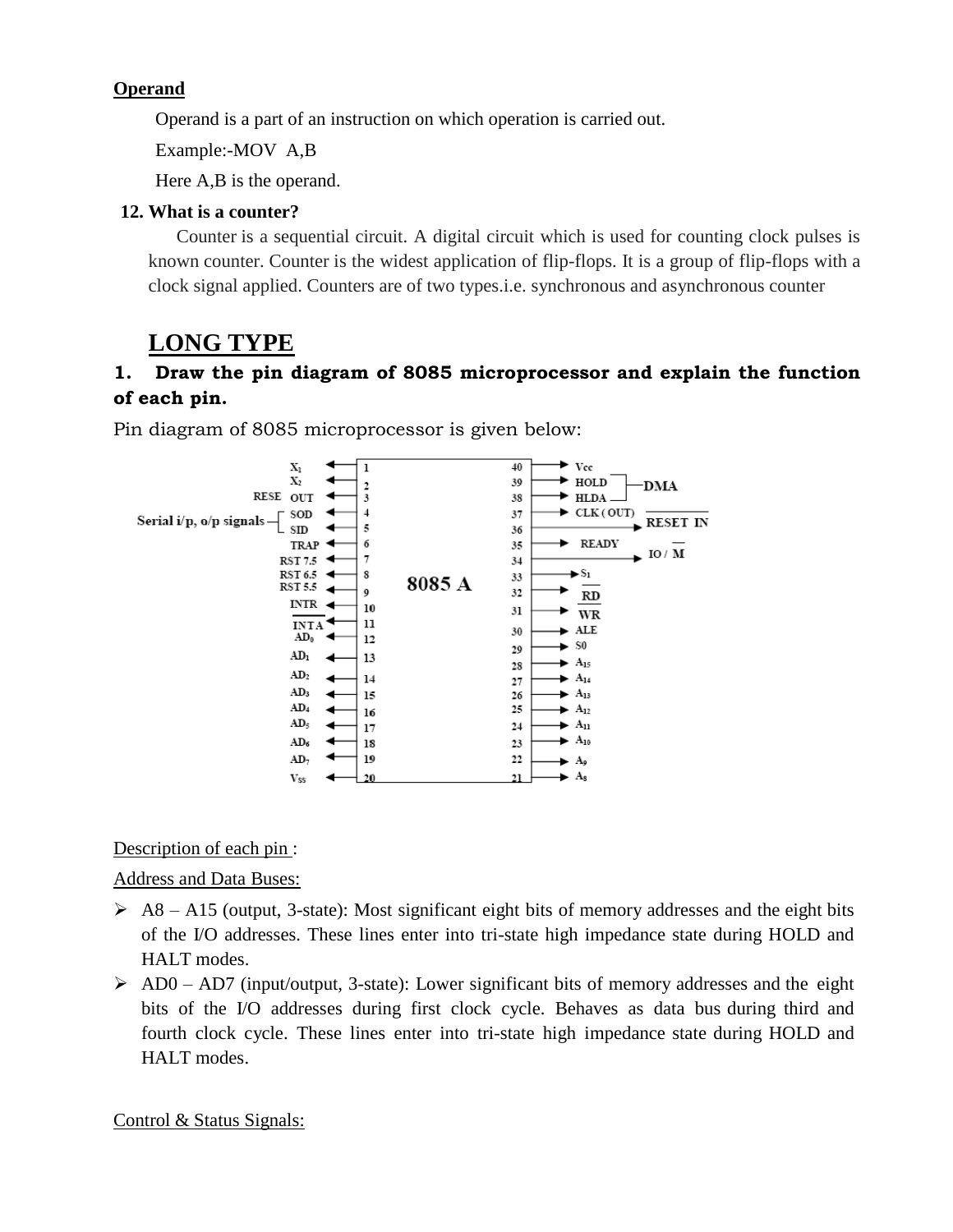- $\triangleright$  ALE: Address latch enable
- $\triangleright$  RD : Read control signal.
- $\triangleright$  WR : Write control signal.
- $\triangleright$  IO/M, S<sub>1</sub> and S<sub>0</sub> : Status signals.

#### Power Supply & Clock Frequency:

- $\triangleright$  Vcc: +5 V power supply
- Vss: Ground reference
- $\triangleright$  X1, X2: A crystal having frequency of 6 MHz is connected at these two pins
- $\triangleright$  CLK: Clock output

#### Externally Initiated and Interrupt Signals:

- $\triangleright$  RESET IN: it reset the microprocessor, that is it reset program counter & temp. register
- RESET OUT: This signal indicates that the processor is being reset. The signal can be used to reset other devices
- $\triangleright$  READY: When this signal is low, the processor waits for an integral number of clock cycles until it goes high.
- HOLD: This signal indicates that a peripheral like DMA (direct memory access) Controller is requesting the use of address and data bus.
- $\triangleright$  HLDA: This signal acknowledges the HOLD request.
- INTR: Interrupt request is a general-purpose interrupt.
- > INTA: This is used to acknowledge an interrupt.
- **RST 7.5, RST 6.5, RST 5.5 restart interrupt: These are vectored interrupts and have** highest priority than INTR interrupt.
- **FRAP:** This is a non-mask able interrupt and has the highest priority.

Serial I/O Signals:

- SID: Serial input signal. Bit on this line is loaded to D7 bit of register A using RIM Instruction.
- $\triangleright$  SOD: Serial output signal. Output SOD is set or reset by using SIM instruction

# **2. Describe the internal architecture of intel 8085 microprocessor with neat diagram.**

The 8085 microprocessor is an 8-bit processor available as a 40-pin IC package and uses +5 V for power. It can run at a maximum frequency of 3 MHz. Its data bus width is 8-bit and address bus width is 16-bit.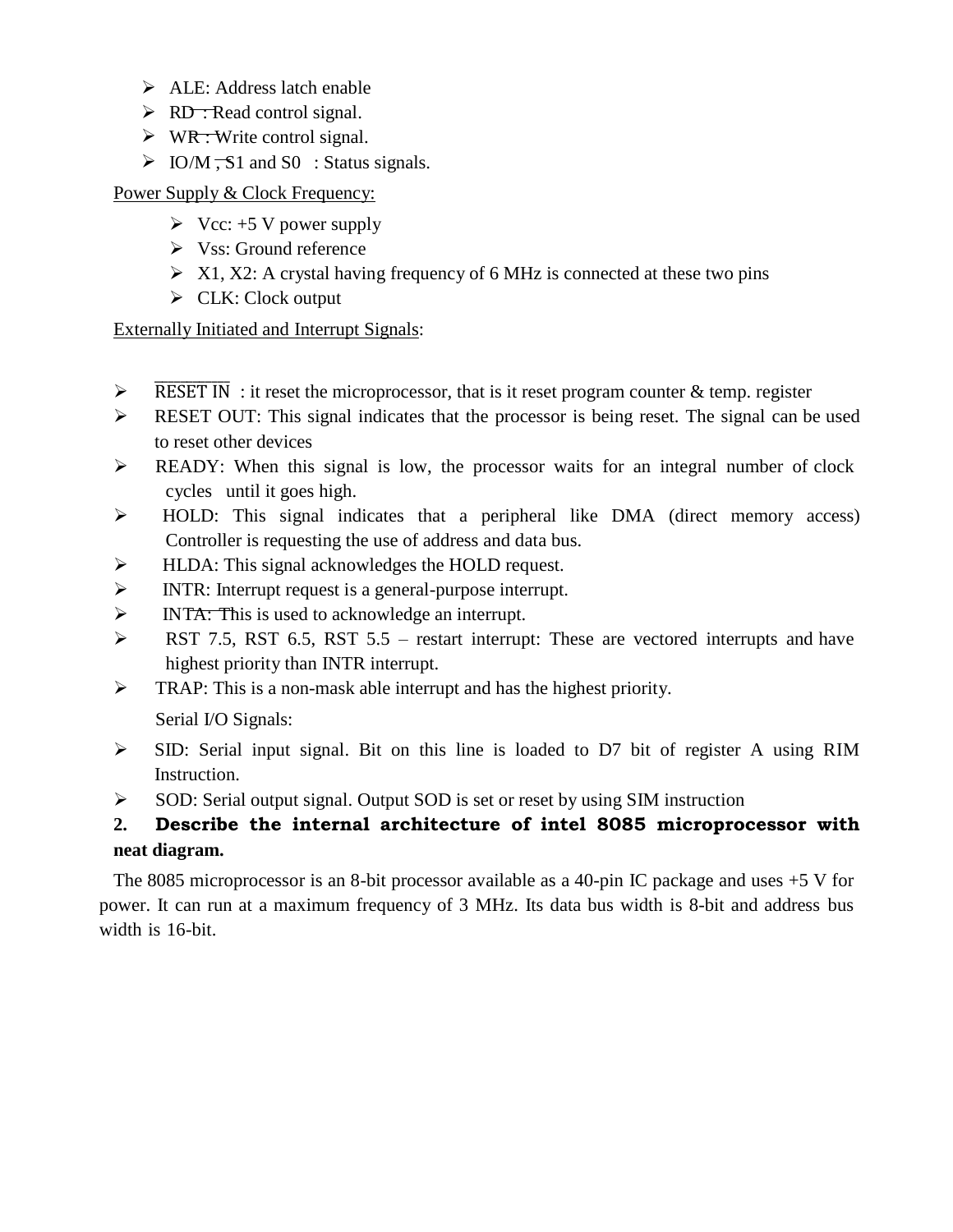

#### Arithmetic and Logic Unit

 The ALU performs the actual numerical and logical operations such as Addition (ADD), Subtraction (SUB), AND, OR etc. It uses data from memory and from Accumulator to perform operations. The results of the arithmetic and logical operations are stored in the accumulator.

#### **Registers**

 The 8085 includes six registers, one accumulator and one flag register, as shown in Fig. In addition, it has two 16-bit registers: stack pointer and program counter. The 8085 has six generalpurpose registers to store 8-bit data; these are identified as B, C, D, E, H and L. they can be combined as register pairs - BC, DE and HL to perform some 16-bit operations.

#### Accumulator (A)

 The accumulator is an 8-bit register that is a part of ALU. This register is used to store 8-bit data and to perform arithmetic and logical operations. The result of an operation is stored in the accumulator.

#### Flag register

 The ALU includes five flip-flops, which are set or reset after an operation according to data condition of the result in the accumulator and other registers. They are called Zero (Z), Carry (CY), Sign (S), Parity (P) and Auxiliary Carry (AC) flags. Their bit positions in the flag register are shown in Fig. 4. The microprocessor uses these flags to test data conditions.

#### Program Counter (PC)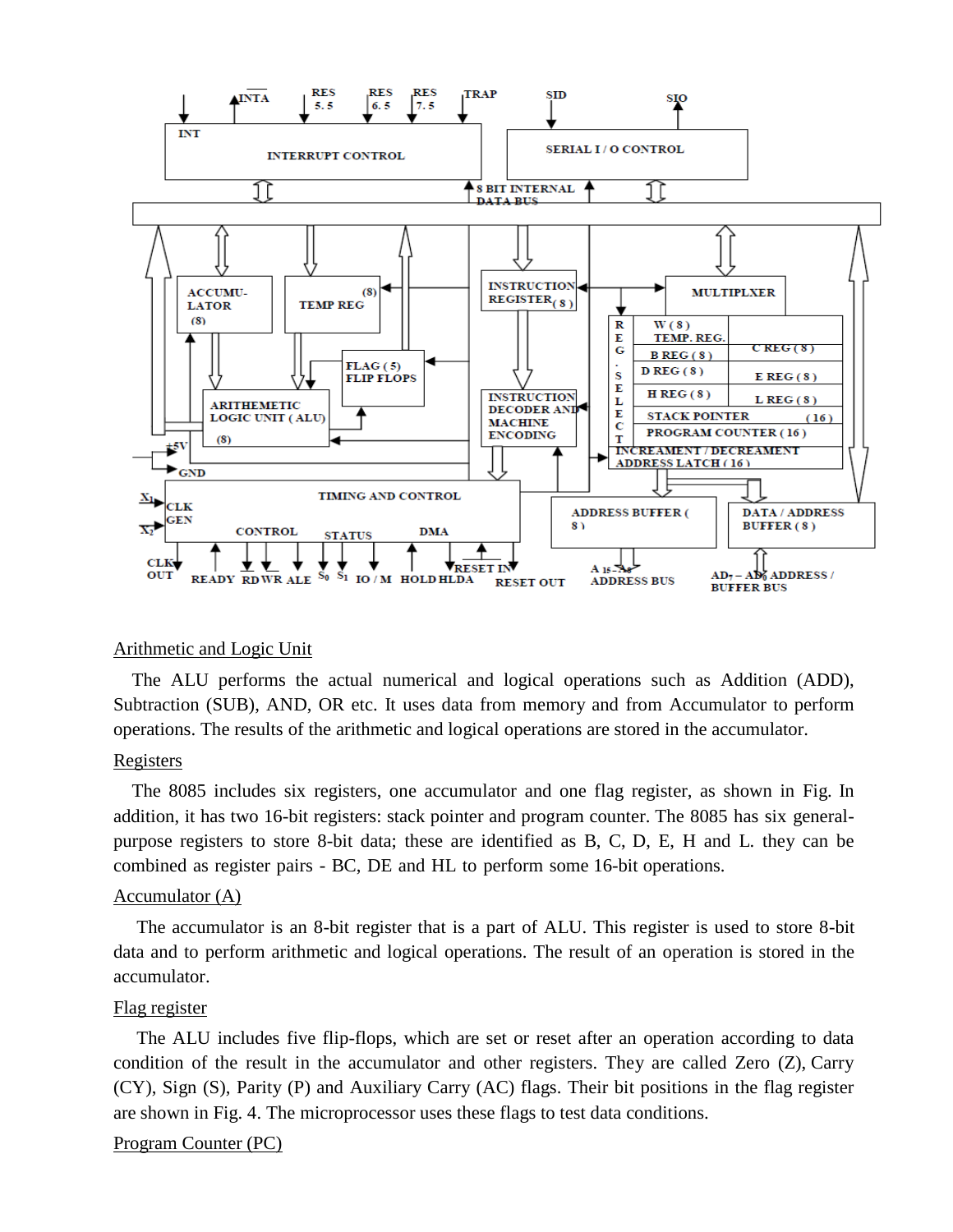It is a 16 bit special purpose register. It is used to store the address of the next instruction to be executed.

#### Stack Pointer (SP)

It is also 16 bit register. It is used to store the address of the top element of the stack.

#### Instruction Register/Decoder

 It is an 8-bit register that temporarily stores the opcode of the current instruction of a program. Decoder then takes instruction and decodes or interprets the instruction.

#### Timing & Control unit

 It generates clock pulse & controls the data flow between microprocessor & peripherals though the following buses.

- *Data Bus*: Data bus carries data in binary form between microprocessor and other external units such as memory. It is a 8 bit bidirectional bus.
- *Address Bus*: The address bus carries addresses and is one way bus from microprocessor to the memory or other devices. It is a 16 bit unidirectional bus.
- *Control Bus*: Control bus are various lines which have specific functions for coordinating and controlling microprocessor operations.

# **3. Explain different addressing modes of a 8085 microprocessor with example.**

#### **Addressing Modes**

The process of specifying the data to be operated on by the instruction is called addressing. The various formats for specifying operands are called addressing modes. The 8085 has the following five types of addressing:

- I. Immediate addressing
- II. Direct addressing
- III. Register addressing
- IV. Register indirect addressing
- V. Implicit addressing
- > Immediate Addressing:

In this mode, the operand is specified in the instruction itself.

#### Ex: MVI A, 9AH

Here the data is moved to the accumulator.

 $\triangleright$  Direct Addressing:

In this mode of addressing the address of the operand is given in the instruction.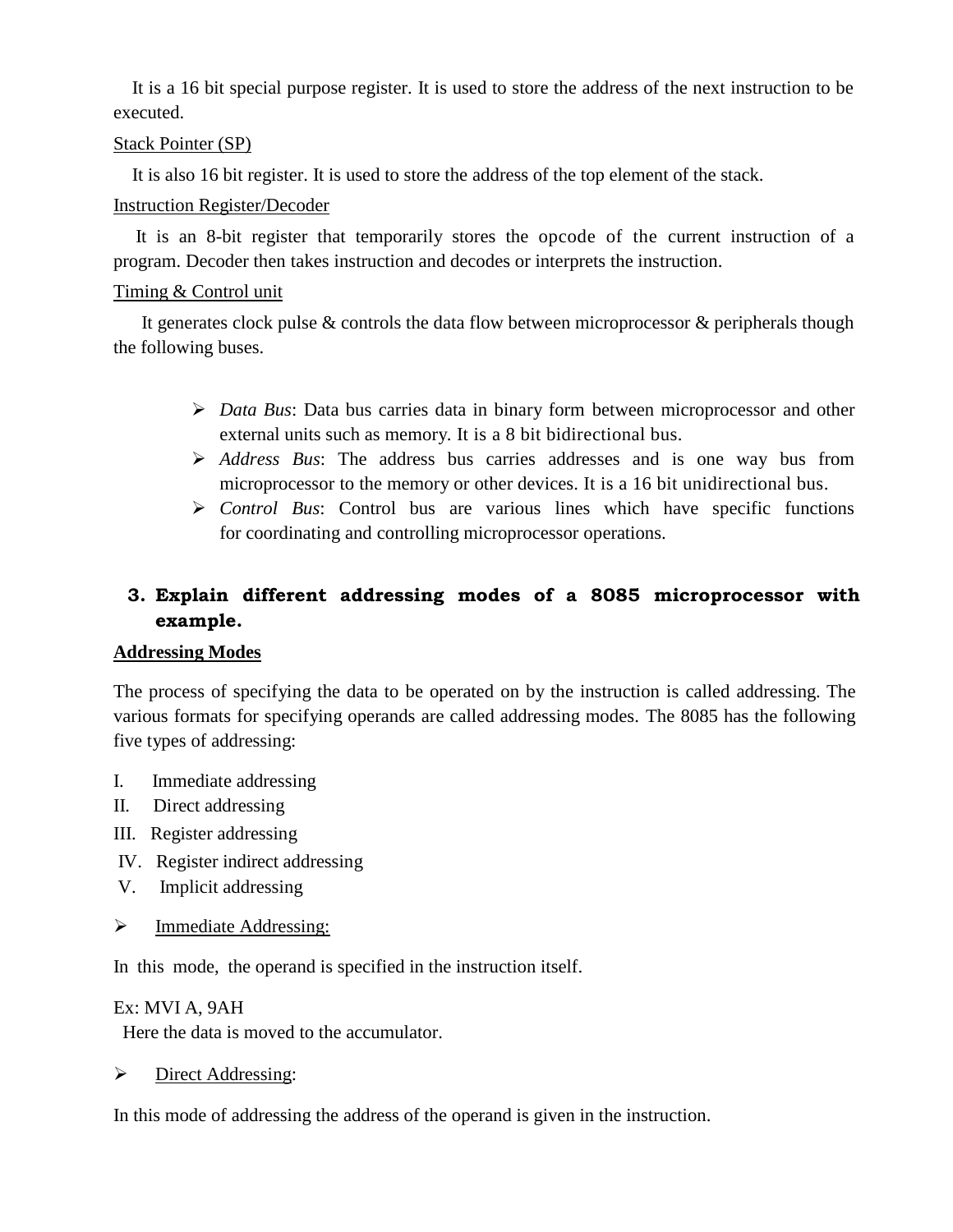Ex: LDA 2500 H

This instruction is used to load the content of memory address 2500 H in the accumulator

Pegister Addressing:

Register addressing mode transfers a copy of data from source register to destination register.

Ex: MOV B, C

It copies the content of register C to register B.

#### P Register Indirect Addressing:

Indirect addressing mode transfers a data between a register and a memory location.

Ex: MOV A, M

Here the data is in the memory location pointed by the content of H-L pair. The data is moved to the accumulator.

#### $\triangleright$  Implicit Addressing

In this addressing mode the data itself specifies the data to be operated upon.

#### Ex: CMA

The instruction complements the content of the accumulator. No specific data or operand is mentioned in the instruction.

## **4. What is machine cycle and T state? Draw the timing diagram of MVI B,05 instruction.**

Machine cycle – The time required to complete one operation like fetch, Read & write is called machine cycle.

T-State: Time corresponding to one clock period. It is the basic unit to calculate execution of instructions or programs in a processor.

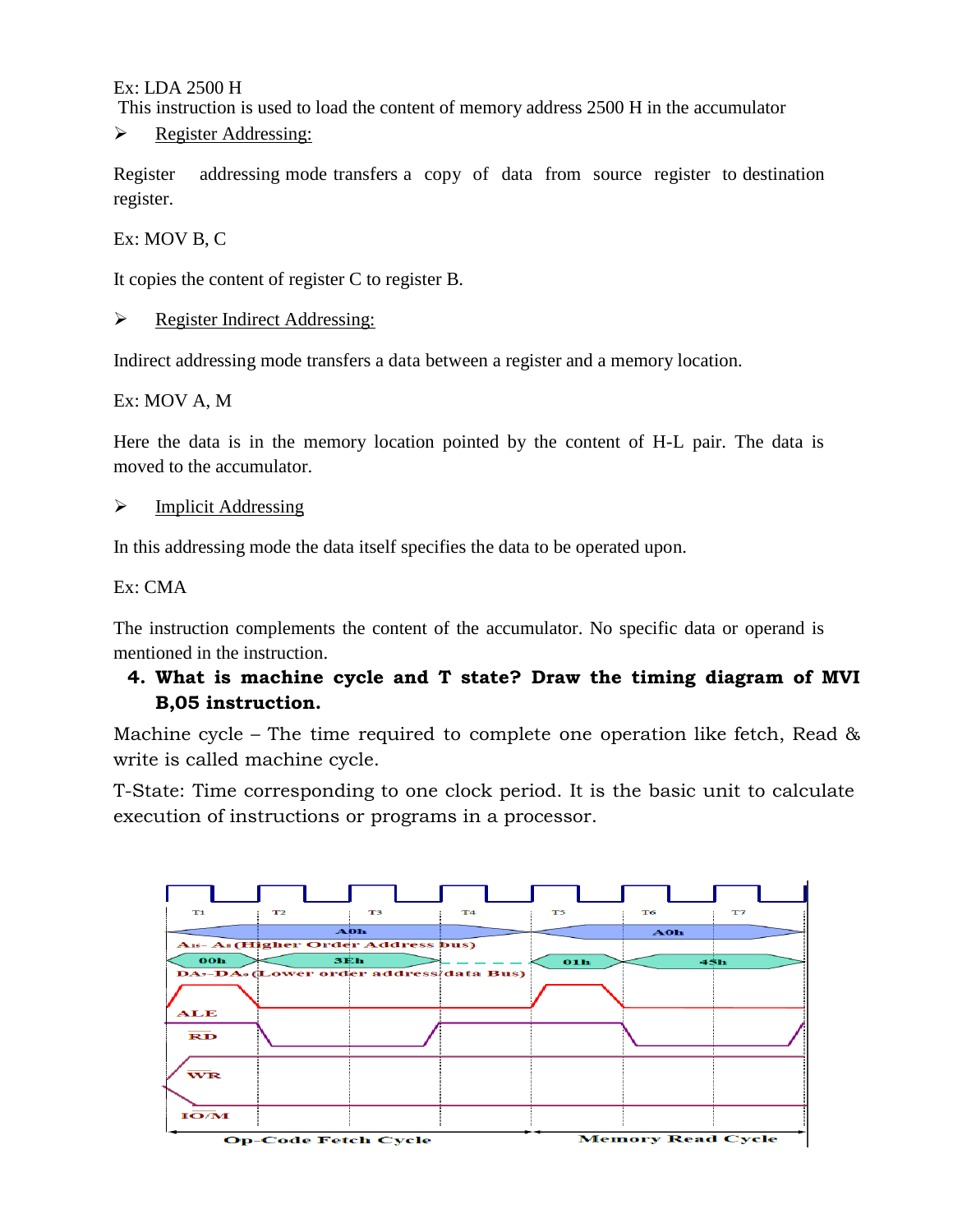**1. Draw the timing diagram of MOV B, A (opcode 47 H). Let the program memory location 4080H.**

**Or**



**Draw the timing diagram of opcode fetch?**

## **5. Explain the different group of instruction of 8085 microprocessor with example.**

The instructions used in 8085 microprocessor are grouped according to their working principle. These are classified into 5 groups, which are given below

 $\triangleright$  Data transfer group: Instruction that move data between registers, between register and memory location and I/O transfer.

 $\blacksquare$  <br><u>Ex</u>- MOV , MVI, LDA , LXI ,<br>STA etc...

 $\triangleright$  Arithmetic group: Instructions that add, subtract, increment or decrement data in the register.

■ Ex – ADD, SUB, INR, DCR, INX, DCX etc...

 $\geq$  Logic group: Instruction that carryout logic operation, such an AND, OR, EX-OR compare between and data in the accumulator & a register compliment and rotate data in the accumulator.

 $\blacksquare$  Ex- ANA, XRA, ORA, CMP, RAL, RAR etc....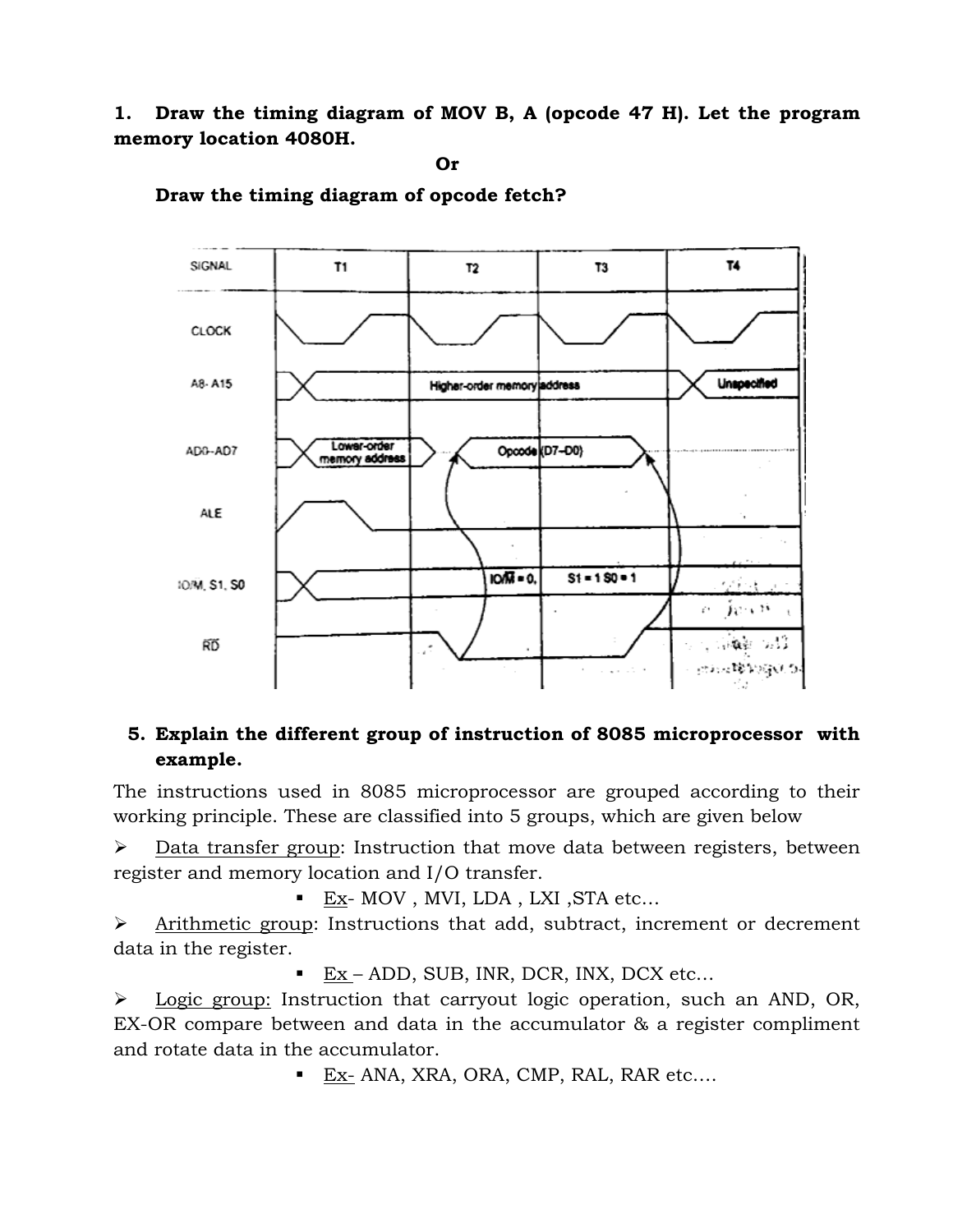$\triangleright$  Branch group: Instruction that changes the execution sequence of a program, such as conditional and unconditional jump instruction and subroutine call and return instruction.

 $\blacksquare$  Ex. – JMP, JC, JZ, CALL, RST etc..

 $\triangleright$  Stack machine control group: Instruction for maintaining the stack and internal control flags.

Ex**-** IN , OUT , PUSH , POP , HLT etc…

#### **6. Define stack, stack top and stack pointer, why it is essential.**

Stack: - Stack is a sequence of memory location set aside by the programmer to store the content of some register or memory location or accumulator so that that registers can be used in the program again. If without storing the content of these registers, it is used again then its content will get deleted. It is about 10% to 20% of the memory. It works in LIFO principle.

Stack top: - The last memory location of the occupied person of the stack is called stack top. The stack pointer holds the address of the stack top.

Stack pointer: - Stack pointer is a 16 bit register and is used to store the address of the stack top. The stack pointer indicates how much data is there in their stack. By the help of stack pointer we can push a data into the stack and POP a data from the stack.

These are essential while a program is shifts from the main program to the sub-outline. Because before shifting the program counter address is stored in the stack and when it is written from the sub-routine to the main program.

#### **CHAPTER-05**

#### **INTERFACING AND SUPPORTING CHIPS**

#### **1. Why interfacing is needed for I/O device.**

 $\triangleright$  Interfacing is required to connect external peripherals devices with microprocessor. Without interfacing microprocessor will not able to communicate with the peripheral device.

# **2. Explain what is memory mapped I/O scheme and I/O mapped I/O scheme.**

#### Memory Mapped I/O

- $\geq$  16-bit device address
- Data transfer between any general-purpose register and I/O port
- $\triangleright$  The memory map (64K) is shared between I/O device and system memory.
- $\triangleright$  More hardware is required to decode 16-bit address
- $\triangleright$  Arithmetic or logic operation can be directly performed with I/O data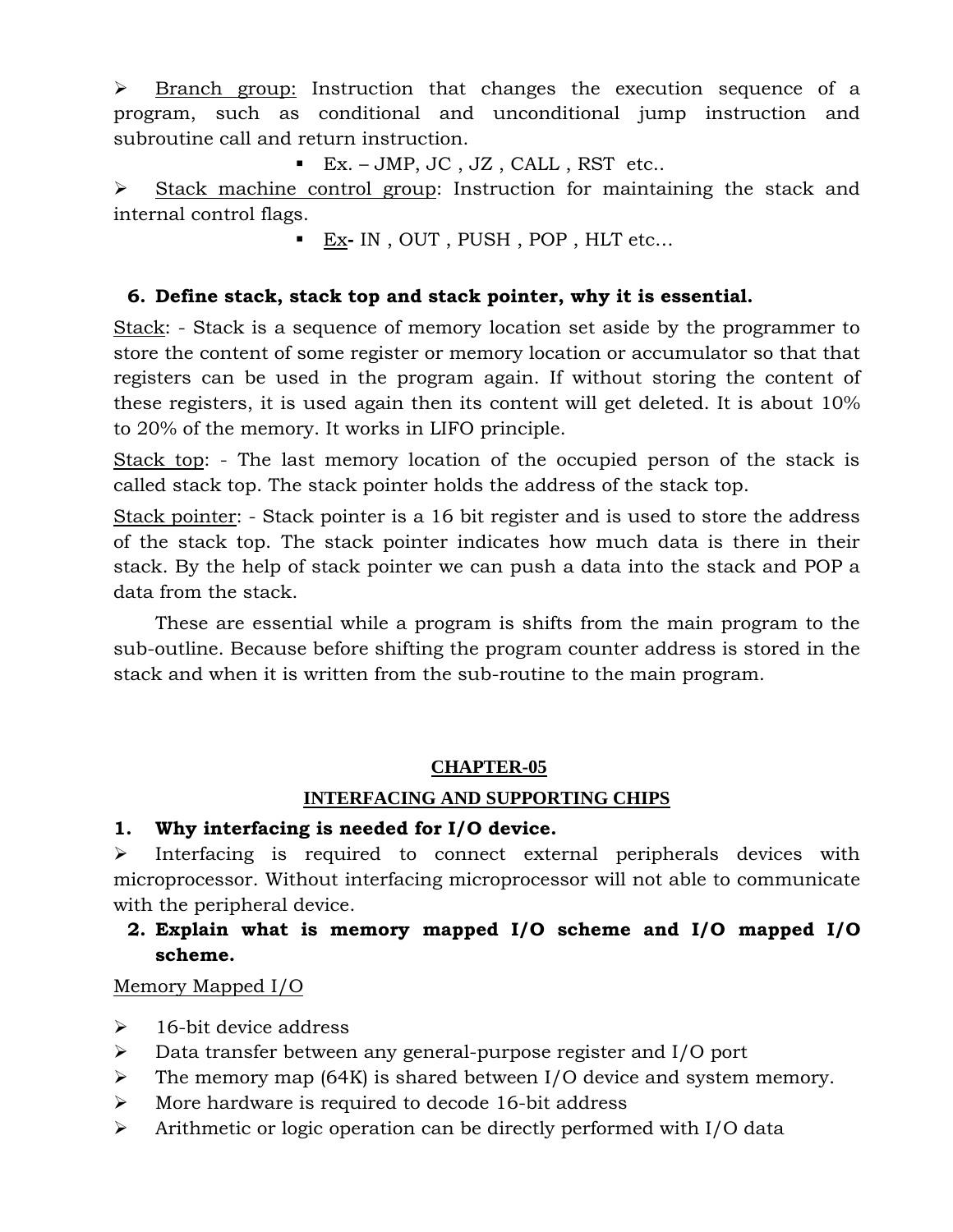Peripheral Mapped I/O

- $\geq$  8-bit device address
- Data is transfer only between accumulator and I.O port

 $\triangleright$  The I/O map is independent of the memory map; 256 input device and 256. output device can be connected

Less hardware is required to decode 8-bit address

Arithmetic or logical operation cannot be directly performed with I/O data

# **3. Draw the functional block diagram of 8255 and explain each blaok .**



# Functional Description:

This support chip is a general purpose I/O component to interface peripheral equipment to the microcomputer system bus. It is programmed by the system software so that normally no external logic is necessary to interface peripheral devices or structures.

# Data Bus Buffer:

It is a tri-state 8-bit buffer used to interface the chip to the system data bus. Data is transmitted or received by the buffer upon execution of input or output instructions by the CPU.

# Read/Write and logic control:

The function of this block is to control the internal operation of the device and to control the transfer of data and control or status words through 5 pins like  $\overline{RD}$ ,  $\overline{WR}$ ,  $\overline{CS}$ , A0, A1 & RESET

#### PORTs A, B and C:

The 8255A contains three 8-bit ports (A, B and C). All can be configured in a variety of functional characteristic by the system software.